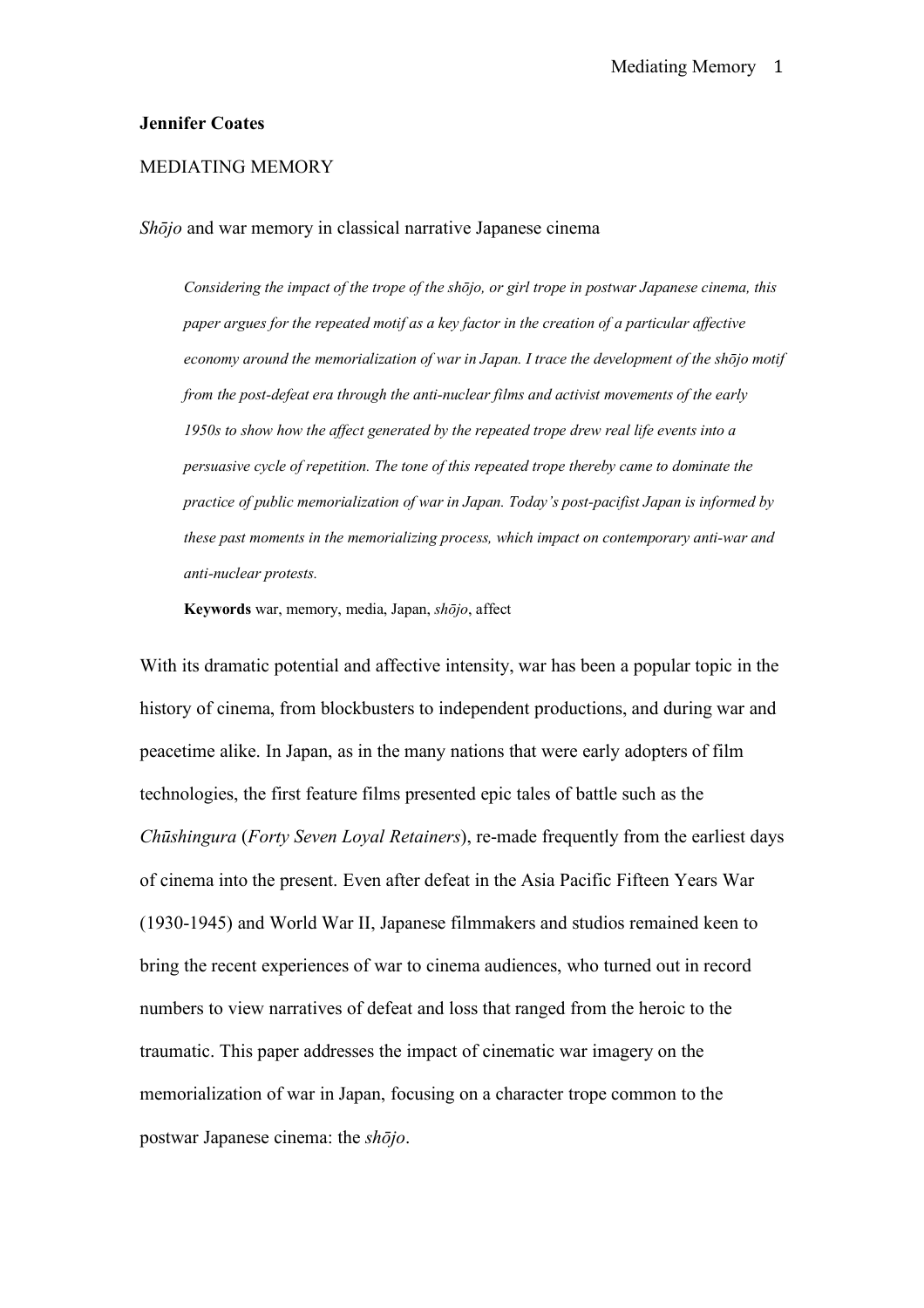*Shōjo* (少女) refers to a young girl generally between the ages of seven and eighteen, and carries some connotation of education or bourgeois background. Under occupation censorship (1945-1952), filmmakers were prohibited from creating celebratory narratives around Japanese adult male soldier characters, and so early attempts to memorialize the recent war in film regularly featured young female characters of *shōjo* age. This paper considers the emotions generated and repeated by the circulation of the *shōjo* image throughout postwar Japanese cinema, and questions the impact of the affective atmospheres these repetitions create on the popular memorialization of war. As Sara Ahmed observes, 'emotions circulate through objects' and repetitively 'generate their objects, and repeat past associations' in turn (2004, p. 194). The *shōjo* trope stands in for more direct representations of loss and defeat in war, near un-imaginable to many and un-representable under occupation censorship. In this sense, the trope is a mode of visual displacement, a means to relocate the depiction of postwar suffering onto a body often read as innocent or pure. The *shōjo* body becomes a sign of the pain and suffering of war, an object through which emotions of sadness and regret circulate. At the same time, the popular reception of film narratives featuring *shōjo* characters ensured that studio executives were keen to produce more of the same, and so the emotion that circulated around the *shōjo* icon generated more *shōjo* characters and repeated their associations with loss and suffering.

I am prompted to read the postwar *shōjo* trope as a stand-in or representative of postwar suffering by the many critics and film fans who recorded this association in the film magazines and gossip journals published in the early postwar era (Coates 2016, p. 130). Reading the *shōjo* as a sign of suffering is a 'mediation' in Ahmed's sense of the term, in which 'affective responses are readings that not only create the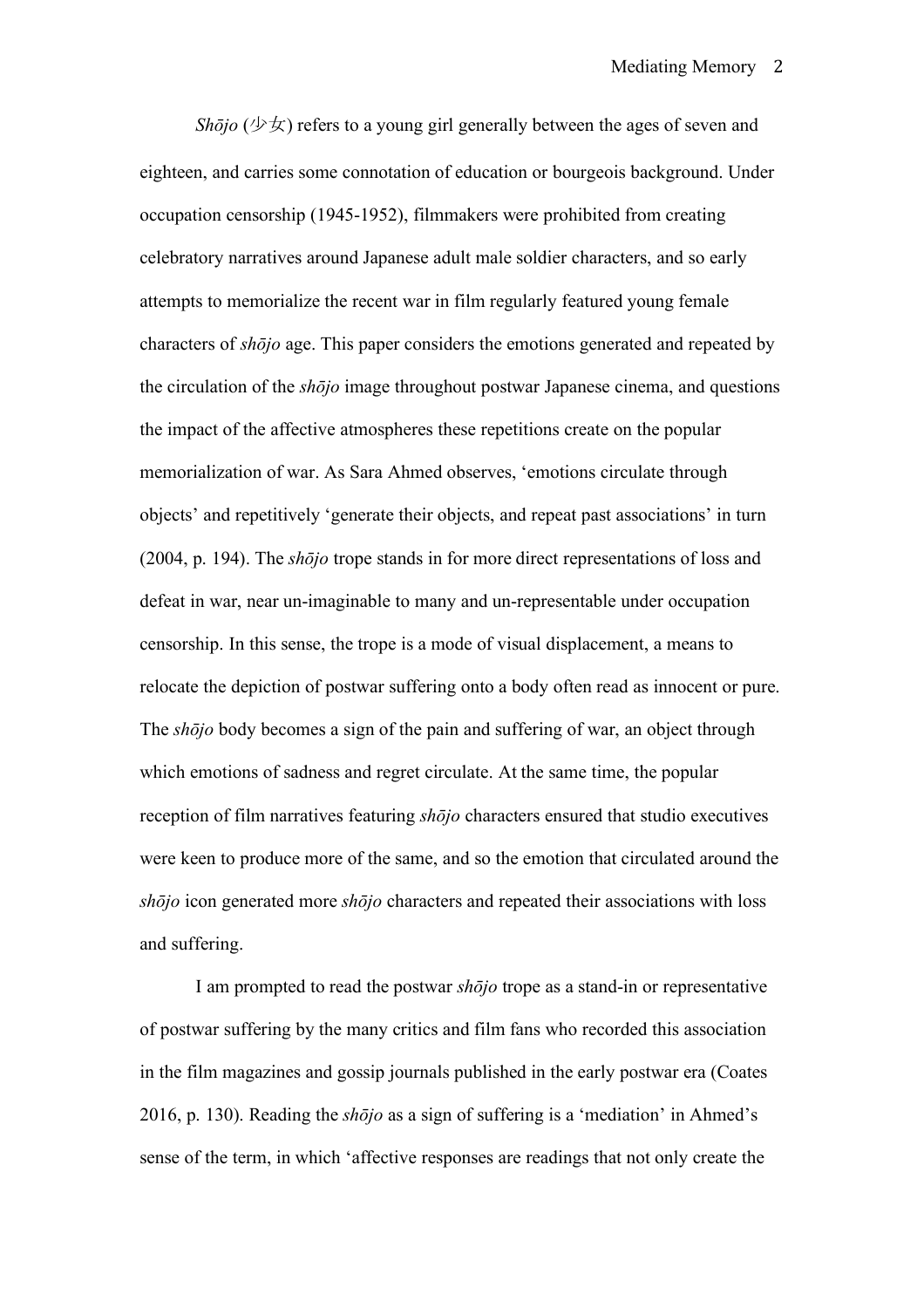borders between selves and others, but also 'give' others meaning' (2005, p. 28). Reading the fictional cinematic *shōjo* as a sign separates her from the everyday Japanese war survivor, and at the same time assigns the icon a wider meaning as an abstract representative of the suffering of all the Japanese people after 1945. In this way, the *shōjo* icon becomes both familiar and distant, a visual displacement of everyday suffering in the wake of defeat and occupation.

The 'mediation' of the title of this paper therefore refers both to the affective sense in which the enjoyable aspects of the cinematic *shōjo* icon may address and even reconcile difficult emotions related to Japan's recent war, and to the technical sense in which the cinema as media is one agent in bringing about certain emotional effects in audiences. Following Sarah Kember and Joanna Zylinska however, I do not imagine the connection between cinema and audience as a simple one.

Mediation does not serve as a translational or transparent layer or intermediary between independently existing entities (say, between the producer and consumer of a film or TV programme. It is a complex and hybrid process that is simultaneously economic, social, cultural, psychological, and technical. Mediation, we suggest, is all-encompassing and indivisible.

## (Kember and Zylinska 2012, p. xv)

In postwar Japan, the 'complex and hybrid' process of mediation situated the film viewer not only in relation to the cinema, but also to a rapidly expanding popular mediascape as pulp media and urban advertising swamped the public sphere. I therefore approach the question of the social impact of cinema from an interdisciplinary perspective. Combining an iconographic style of visual analysis of selected popular film texts with discourse analysis of the print media of the era, including newspapers, film journals, and entertainment magazines, I aim to contribute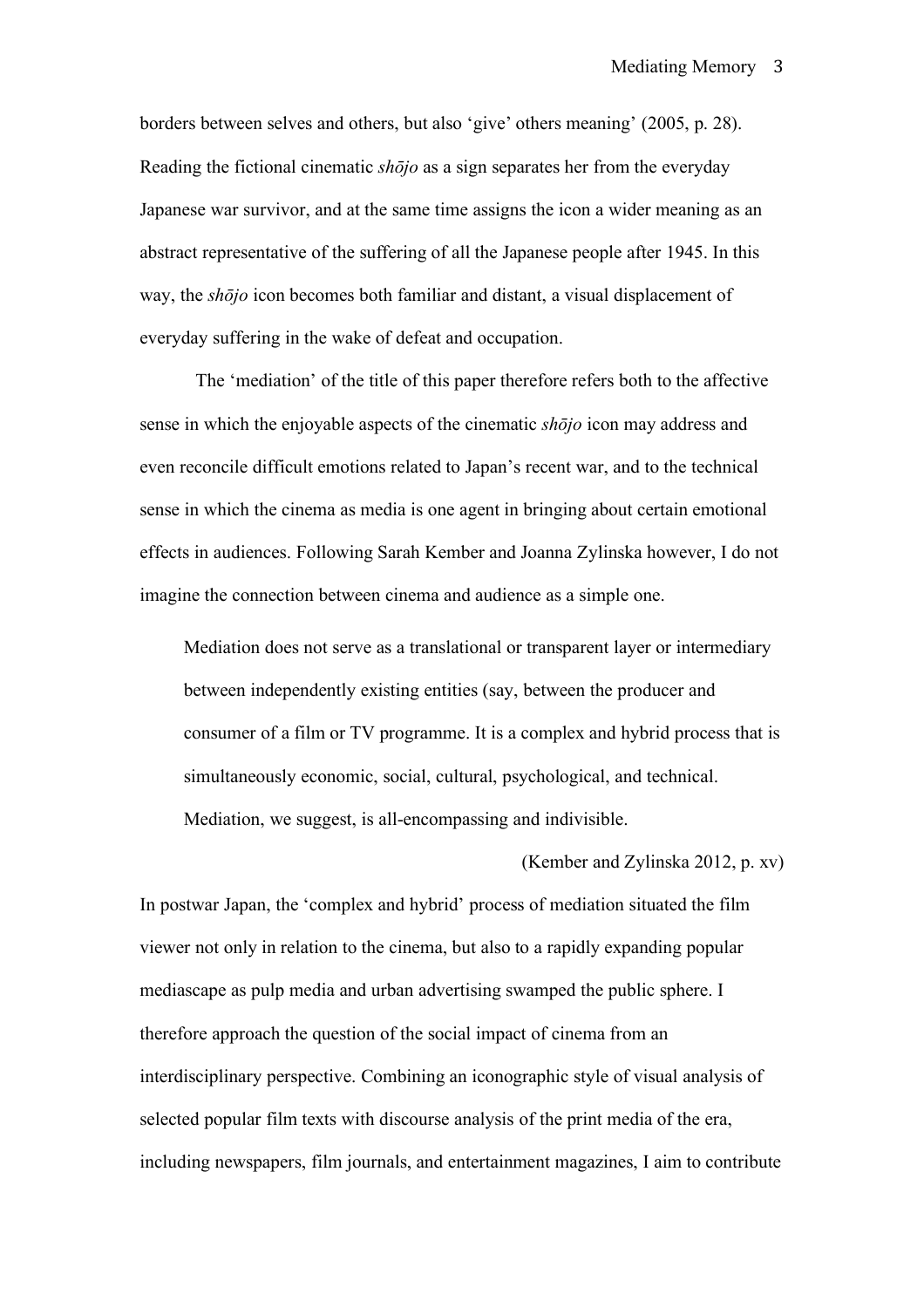a holistic account of how film engaged with Japan's mass public on the question of war memorialization.

The field of Japanese Film Studies often ignores the affect of the human contact afforded by the close-packed film theatre, the aspirational glamor of stars, and the socio-historically informed desires of audiences, in favour of a focus on directorial intention. In analysing the affective economies around postwar Japanese cinema, I aim to demonstrate that taking this factor seriously can help us to understand how cinema impacts on social attitudes. In early postwar Japan, the view of the world presented by the cinema was repeated by surrounding print media that re-presented and discussed the themes, stars, and tropes of popular film. Film content itself was often repetitive, in part due to competitive overproduction among the leading film studios and audience demand for an increasing number of films (Coates 2016). Following Ahmed's claim that 'emotions work as a form of capital' producing affect through circulation, I want to suggest that this environment contributed to the affective economies produced by the cinema by circulating and repeating the emotional qualities of the *shōjo* trope across a wide variety of media, and hence through the 'social as well as psychic field' (Ahmed 2004, p.45). The 'accumulated effect of the repetition of narrative' can posit a particular emotional response as almost compulsory (Ahmed 2004, p.145). Tracing the repetitive re-incarnation of the *shōjo* trope suggests that the image came to posit a passive sadness as the 'almost compulsory' response to war memory.

After briefly addressing the question of affect theory in the Japanese context, I offer an analysis of the repetitive representation of the *shōjo* trope in the early years of defeat, examining her subsequent impact on the anti-nuclear cinema and activist movements of the early 1950s, before considering her legacy in the present day. From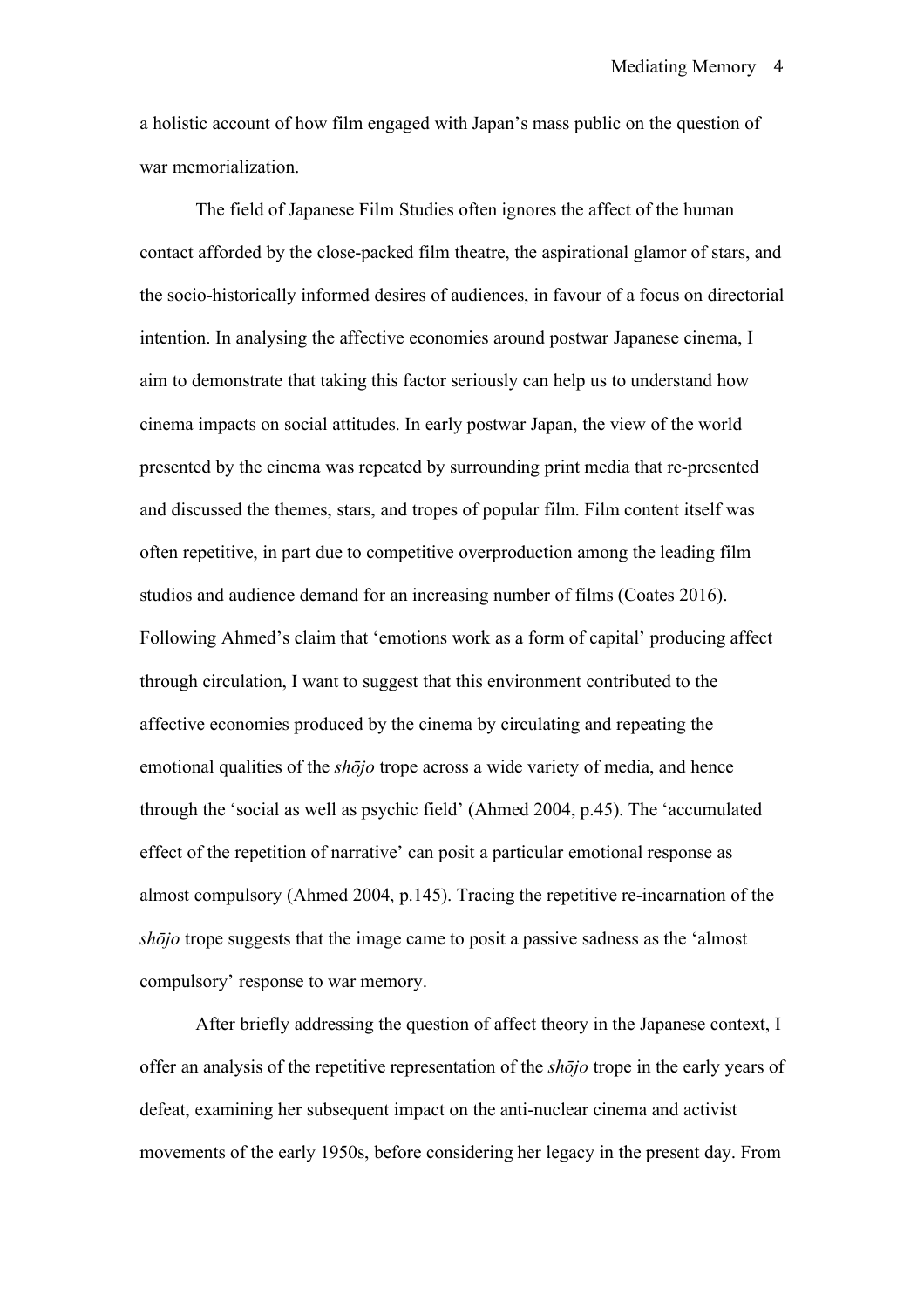her pre-cinema beginnings in 'girl culture', the *shōjo* was fashioned as an attractive icon for magazine readers and later for film viewers. I will therefore draw from Japanese Studies scholarship on girl culture to demonstrate how the *shōjo* was an icon charged with hope in the early postwar era, before becoming entangled in an affective atmosphere of sadness and defeat.

The ethics of mediated media affects stand out in the postwar Japanese context as particularly urgent today, as the government reconsiders the nation's pacifist commitment. In mediating war memory in the aftermath of conflict, can popular media sow the seeds of future re-militarization by neglecting to confront the ugly past? Can the creation of an affective economy of passivity and sadness endanger future anti-war movements? In the context of a rapidly re-militarizing Japan, we must address the potential for popular media to over-correct in the mediation of postconflict trauma, producing new and dangerous affects that resonate beyond the cinema.

### **Affect and memory in postwar Japanese cinema**

In contrast to Anglo-European conceptions of affect and memory, distinction between the two collapses somewhat in the Japanese context. We must therefore be wary of creating a false separation between affect and memory formation. Japanese has many terms we could translate as affect; one of the most widely used, *kankaku* (感覚), meaning feeling, sensation, or intuition, combines the *kanji* character for emotion, feeling, or sensation (感) with the character for memory or awakening (覚). Being affected, in Japanese, is therefore already a process of memory. *Kankaku,* along with *kanjō* (feeling), and *kandō* (to be moved) are the terms used most frequently by early postwar film viewers and critics in reviews, essays, and fan letters (Coates 2016, p.11). As the number of films and picture houses increased yearly, characters, star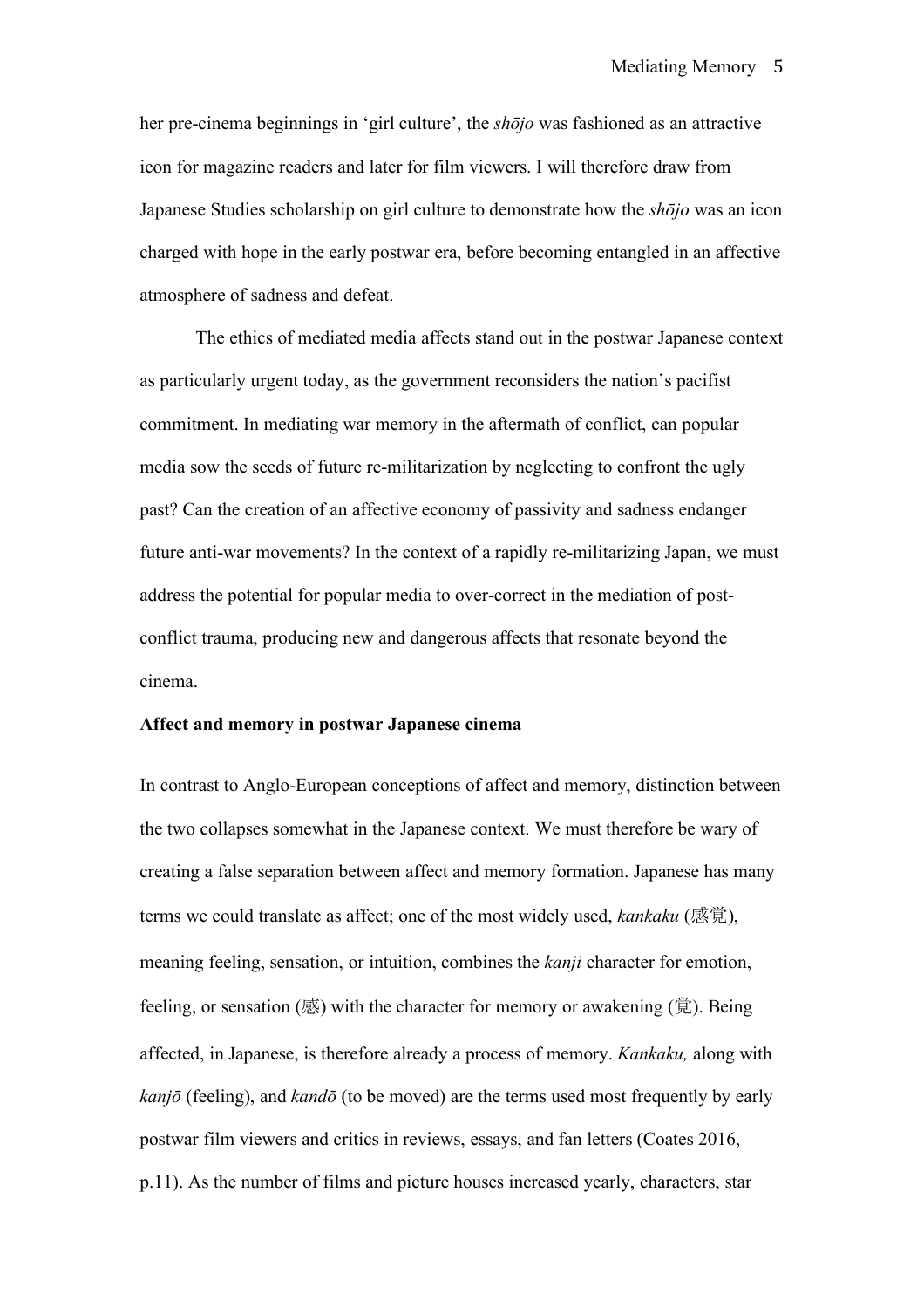performances, narratives, and costuming were recycled from film to film as the vertically-integrated studios sought to guarantee box office returns on expensive investments by re-using tropes which had proved popular with previous audiences. So formative was this reliance on repetitive motifs that whole genres were named after the recurring character types or narrative trends that they contained, from the *hahamono*, or 'mother film', featuring the ever-suffering devoted mother trope, to the *hyūmanisuto* or 'humanist' genre, which addressed the positive potentials of Japan's postwar social reforms. The content of much postwar Japanese popular cinema was therefore already becoming memorialized, as common tropes encouraged positive audience response by drawing on memories of past enjoyment.

The film viewers and critics who recorded being 'moved' or 'made to feel' (*kankaku o saseru*) by repeated tropes in postwar Japanese cinema were experiencing just this kind of memory-dependent affect. Going to the cinema in the postwar era, one would have been prepared (by previous cinema experience as well as by pulp media, reviews, star profiles etc.) not only to 'feel together' with other audience members, but to participate in the formation and maintenance of collective memories. In the popular film magazines of the postwar period, writers regularly refer to the emotional qualities of stars, images, or narratives (Kitagawa 1946, p. 46; Kimura 1949, p. 34), and film's capacity to 'give comfort to the viewer's heart' (*kankyaku no kokoro o sukui ni narō*) (Akiyama 1968, p. 64). The *shōjo* is frequently referenced as an example of this kind of emotive trope.

#### *Shōjo* **on screen**

As a positive image of youthful 'new life' and hope for Japan's future, the *shōjo* fostered a comforting affect (Uehara 1947, p. 41). Writing for the cinema journal *Kinema Junpō* (*Cinema Record*, a.k.a. *The Movie Times*) in 1946, film critic Uehara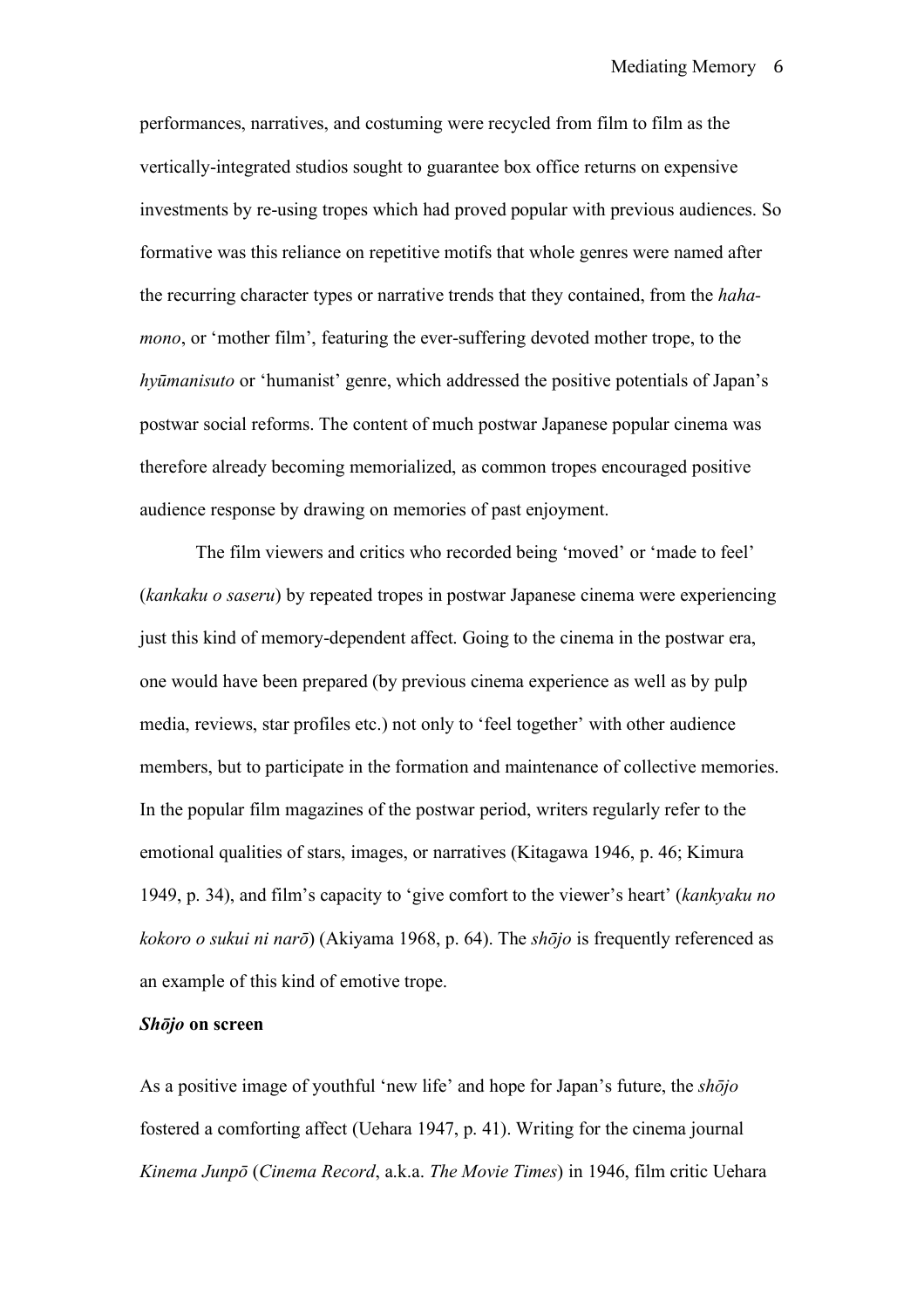Ichirō identified films featuring *shōjo* protagonists as 'rebuilding' films (*kensetsu*) which use 'emotional labour' (*jōrō*) to posit the postwar reconstruction of Japan in a positive light (Uehara 1947, p. 41). This 'emotional labour' is perhaps particularly affecting when performed by a young female character, as teenage protagonists are popularly characterized as sites of excess emotion due to the hormonal changes occurring in the adolescent body. Such characterizations also play on the cultural associations of female sexed bodies and female gendered experience with expressivity and emotion, positioning the youthful female body as a site of performative affect (del Río 2008, p. 31). Uehara observes that the *shōjo* characters of these early postwar films use 'positivity' (*sekkyokuteki*) and uplifting sentiment to 'move audiences emotionally' (Uehara 1947, p. 41), suggesting the optimistic emotional qualities of this popular trope.

The *shōjo* was repetitively presented across genres and diverse studio productions as an optimistic character with a pure heart and spontaneous nature. The bright acting style of youthful stars such as Kuga Yoshiko (1931- ) and Hara Setsuko (1920-2015) positioned the *shōjo* as an attractive icon through lively performances that directly engaged with the camera as a stand-in for the viewer. Sparkling glances and flirtatious eyelash fluttering directed into the lens created the impression of direct communication between the protagonist and audience member. The *shōjo*'s consistent costuming in neat, white clothing, her framing in upwardly angled shots that emphasized her physical strength, and her setting in natural spaces alongside animals and younger children visually reinforced a sense of dynamism combined with purity and innocence. Star persona also shaped the *shōjo* trope, as actresses such as Kuga turned out on the front lines of demonstrations against the dismissal of suspected Communist workers from Tōhō film studios in the high profile strikes of 1946-1948,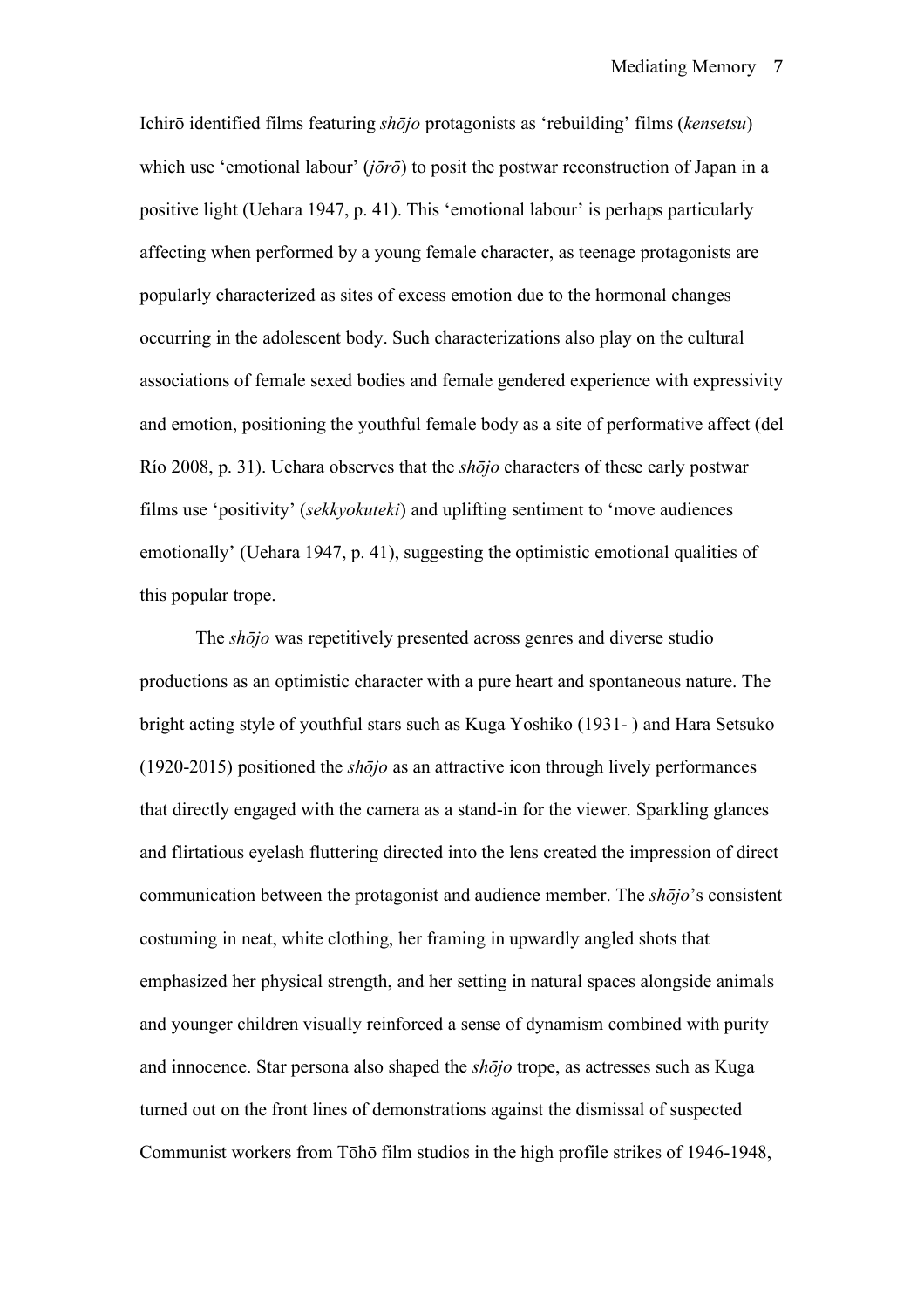connecting the passionate humanism of her onscreen characters to her off screen life. Kuga's collaboration with the independent film production company Ninjin Club (*Ninjin Kurabu*), champion of ethical humanist dramas, further cemented the association of the *shōjo* with the star's own upstanding democratic qualities.

The trope also presented a useful means to contextualize the rapid social change of postwar Japan within an imagined historical continuity, as it borrows from the prewar and wartime incarnations of the *shōjo* character*.* The young female icon was historically presented as ambivalent, liminal, and transient, often described using an onomatopoetic word for fluttering (*hirahira*) (Honda 1982, p. 135–202). Descriptions of *hirahira* encapsulated 'not only the aestheticized ephemerality of the girl and her culture in wide-ranging forms and genres from late Meiji [1868-1912] to the present day, but also her subversiveness against the patriarchal norms' (Aoyama 2008, p. 208). The girl characters of postwar Japanese cinema similarly challenged the patriarchal norms of wartime and prewar Japanese society, applying the lightness of the *shōjo*'s *hirahira* qualities to the weighty topic of postwar social change. The *shōjo*'s light-hearted positivity rendered the subject of social change cinematic and entertaining rather than painful or threatening. Light-hearted images of female youth had long been understood as a major attraction in Japanese cinema; Shōchiku studio head Kido Shirō (1893-1977) had instigated a search for 'sprightly, brave, optimistic and forward-looking' girl stars (High 2003, p. 13) as early as the 1930s. These qualities were re-invoked in the postwar *shōjo* image, and developed to espouse the American-style capitalist democracy mandated by the headquarters of the Supreme Commander of the Allied Powers (hereafter SCAP) during the occupation of Japan (1945-1952) (Fujiki 2013, p. 23).

# *Shōjo* **as SCAP propaganda**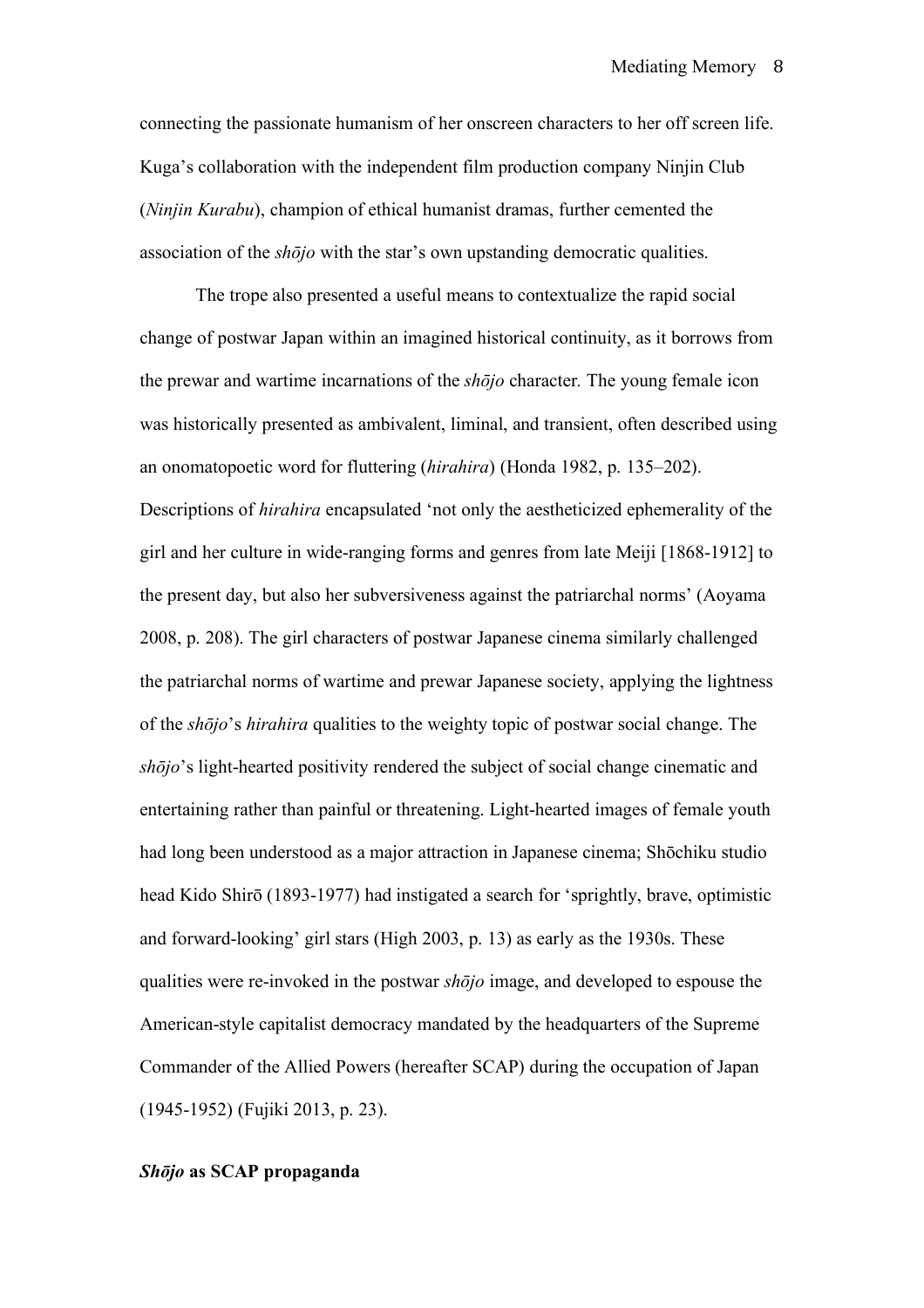The *shōjo* trope was central to the propagandistic aims of the occupation authorities' engagement with popular film. SCAP identified the cinema as a means to 'educate' and 'reorient' the Japanese populace in American-style capitalist democracy, and censors regularly instructed Japanese filmmakers in the kind of content desired by the occupation administration (Kitamura 2010, p. 42). Censors would request changes and deletions in synopses and screenplays, before editing or completely supressing final film prints. Newspapers and magazines were similarly restricted in their reporting on the film industry and its stars. Both occupiers and audiences understood the cinema as a model for everyday life, and as a means by which to make meaning from the traumatic legacies of war and the rapid social change of the occupation era. In this sense the postwar Japanese cinema exercised a social influence similar to Hollywood film productions, in that the screen became a 'reflexive horizon' upon which social change in the everyday worlds of viewers could be 'reflected, rejected or disavowed, transmuted or negotiated' (Hansen 2000, p. 342).

Among the most pressing aims of SCAP's re-education policies were the demilitarization of Japanese society and the emancipation of women. Dismantling the *ie*  domestic system, in which three generations of a family had lived together under the senior patriarch, served by the most junior married woman, was seen as key to democratizing Japan and eradicating the 'feudal' value system blamed for the Imperial nation's militaristic expansion efforts. Gender equality was therefore high on SCAP's list of proposed reforms, and was included in Articles 14 and 24 of the 1947 Constitution of Japan. The *shōjo* characters of postwar cinema played out a newly imagined role for young women as the equal of their male peers; eligible to continue their education to tertiary levels, inherit property, and choose their own romantic partners for the first time. In the postwar melodramas and progressive 'humanist'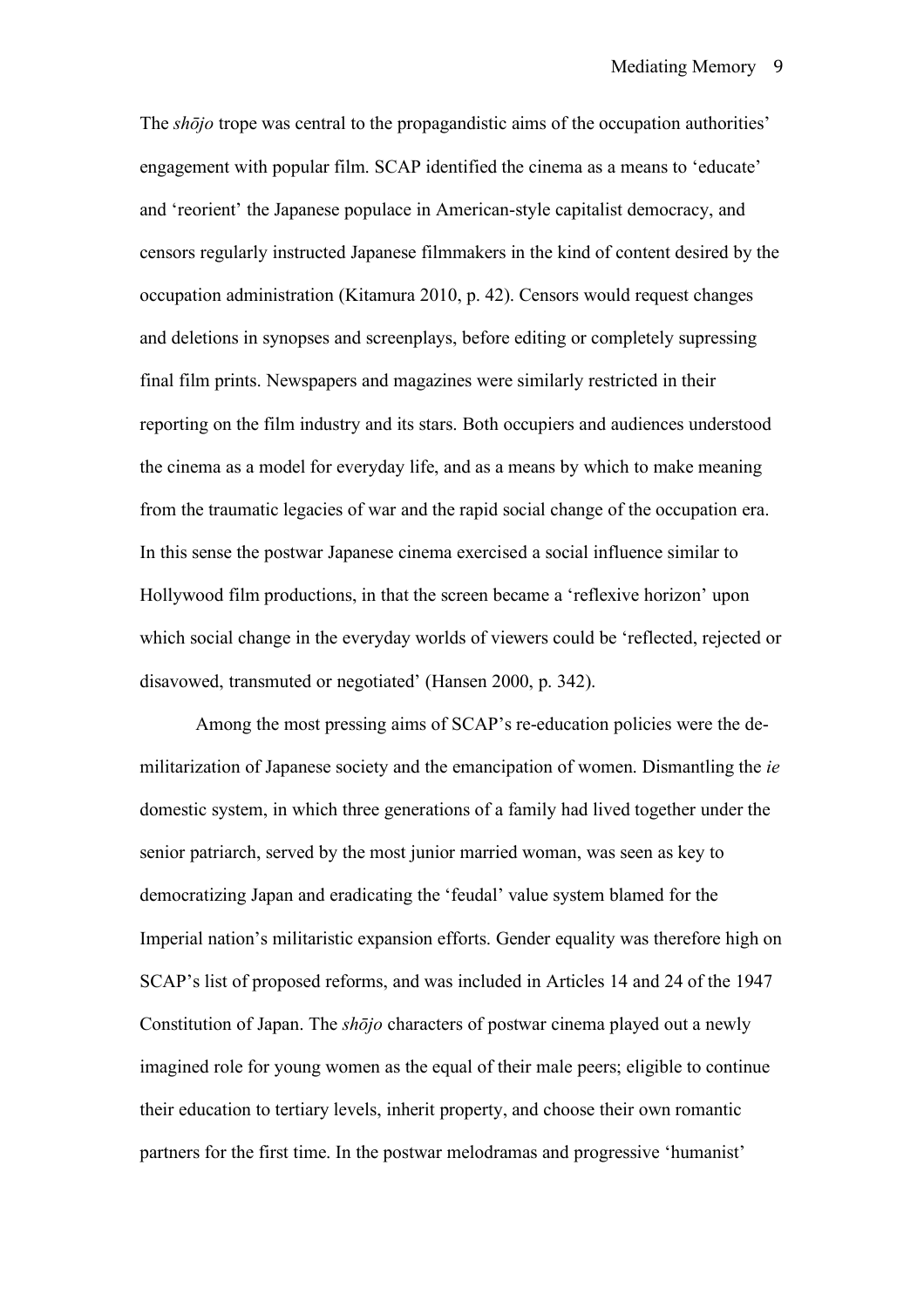films promoted by the occupation censorship offices, young actresses such as Kuga Yoshiko portrayed *shōjo* characters embracing new postwar democratic and humanist ethics, often serving as examples to elder characters. In Kurosawa Akira's *Drunken Angel* (*Yoidore tenshi*, 1948), for example, Kuga's *shōjo* bravely fights tuberculosis while the adult men around her succumb to disease and alcoholism. The 'drunken angel' of the title, a slum doctor, explicitly advocates Kuga's character as an example to his adult male patient. His words echo the policy of SCAP HQ, which targeted younger citizens in propaganda directed at the classroom, the film theatre, and the readership of mass print media, with the aim of spreading social change from the younger generations upwards throughout Japanese society. Kuga's previous leading role in Naruse Mikio's *Spring Awakens* (*Haru no mezame,* 1947) demonstrates the utility of such *shōjo* roles; in the course of the narrative, her character educates her parents and the males and adults around her on the new social order of postwar Japan while coming to terms with her budding sexuality in the context of changing gender relations. Positioning the *shōjo* as an aspirational figure furthered SCAP propaganda by attaching viewers emotionally to the reforms and developments of the occupation.

The lightness and purity associated with the *shōjo* trope alleviates the pressures of rapid social change, positing the reforms demanded by the occupiers as opportunity rather than punishment. The motif's nostalgic affect invoking the prewar *shōjo* draws focus away from the trauma of wartime and defeat, returning the viewer to the imagined 'better times' of 1920s and early 1930s Japan. My analysis of a wide range of *shōjo* characters across more than 600 films made between 1945 and 1964 suggests that the character's optimistic outlook even transforms suffering into opportunity: in both *Drunken Angel* and *Spring Awakens*, the *shōjo* overcomes illness, alienation, or public censure to demonstrate the benefits of the new social order of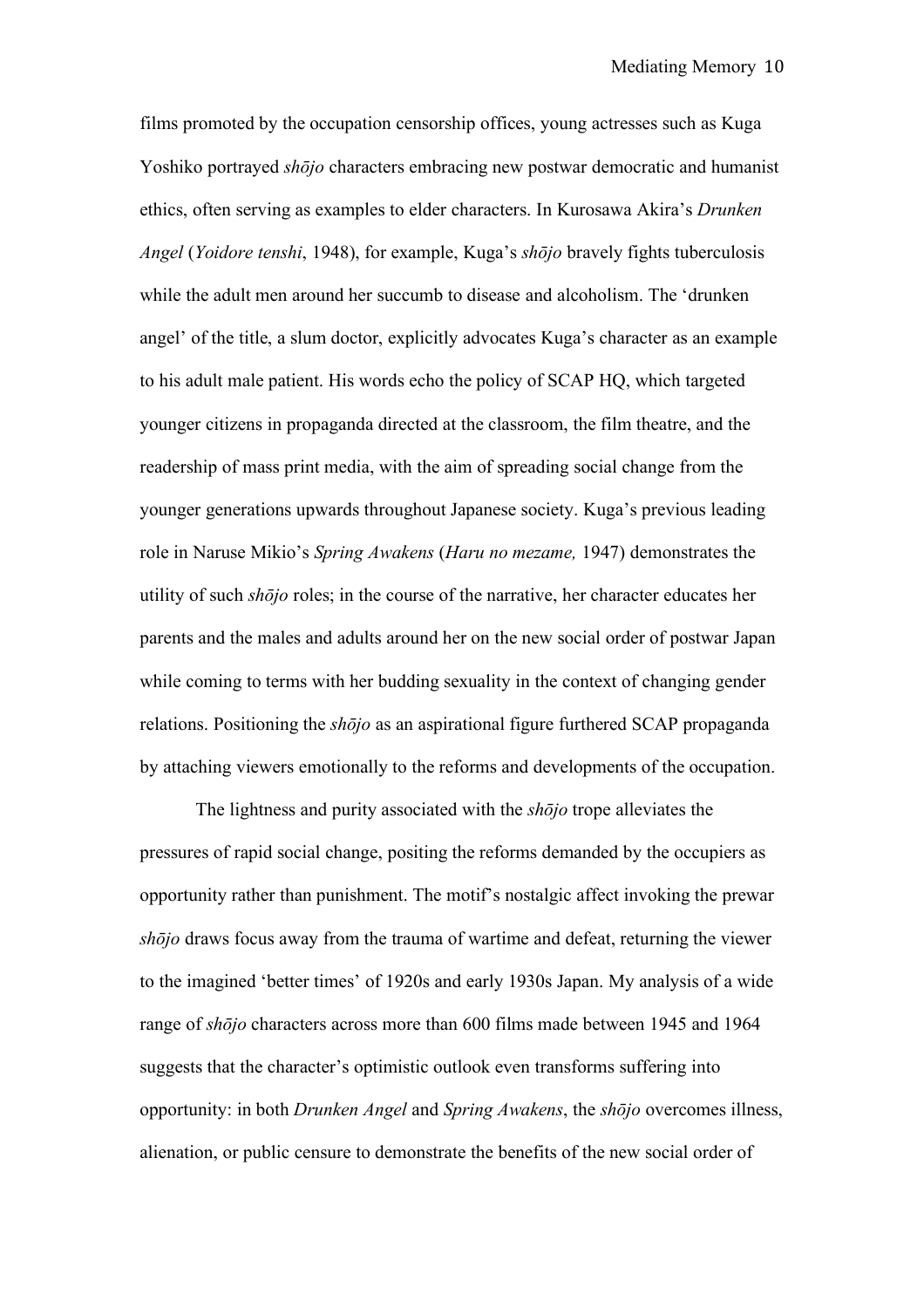post-defeat Japan (Coates 2016, p. 143). In her visual associations with nature, purity, and strength, the *shōjo* trope of the late 1940s put a positive spin on the new order of postwar life. Film critics explicitly positioned this trope as both highly affective and instrumental to Japan's recovery after defeat; the 'emotional labour' of the *shōjo* trope was imagined as fundamental to the 'rebuilding' of Japan (Uehara 1947).

The light, energetic, and hopeful emotional qualities of the *shōjo* calls to mind Ahmed's discourse on 'wonder', where an emotion which seems at first like a motivation to move forward in fact reveals itself as 'the radicalisation of our relation to the past, which is transformed into that which lives and breathes in the present' (2004, p. 180). Though the *shōjo* trope may have seemed like the ideal symbol of SCAP's new Japan, her debt to the pre-war and wartime *shōjo* invested her image with backward-looking nostalgia as well as forward-looking hope. This forwardlooking aspect of the optimistic *shōjo* character was particularly useful to the occupation authorities, which suppressed any mention of the presence of Allied forces in Japan or of the atomic bombings of Hiroshima and Nagasaki. Excepting the occasional illness related to post-defeat disease and poverty, postwar *shōjo* characters tended not to engage with the recent history of war. The *shōjo* icon was always a little out of the present time, whether projecting forwards into the future or backwards into the past. After the occupation, this backward-looking aspect was easily adapted to draw out the more conflicted legacies of Japan's defeat in a new genre that connected themes of suffering to wartime loss and trauma.

### **The post-occupation** *shōjo* **as suffering icon**

After the signing of the San Francisco Treaty which re-instated Japanese sovereignty, filmmakers turned to the topic of the atomic bombings for the first time since the end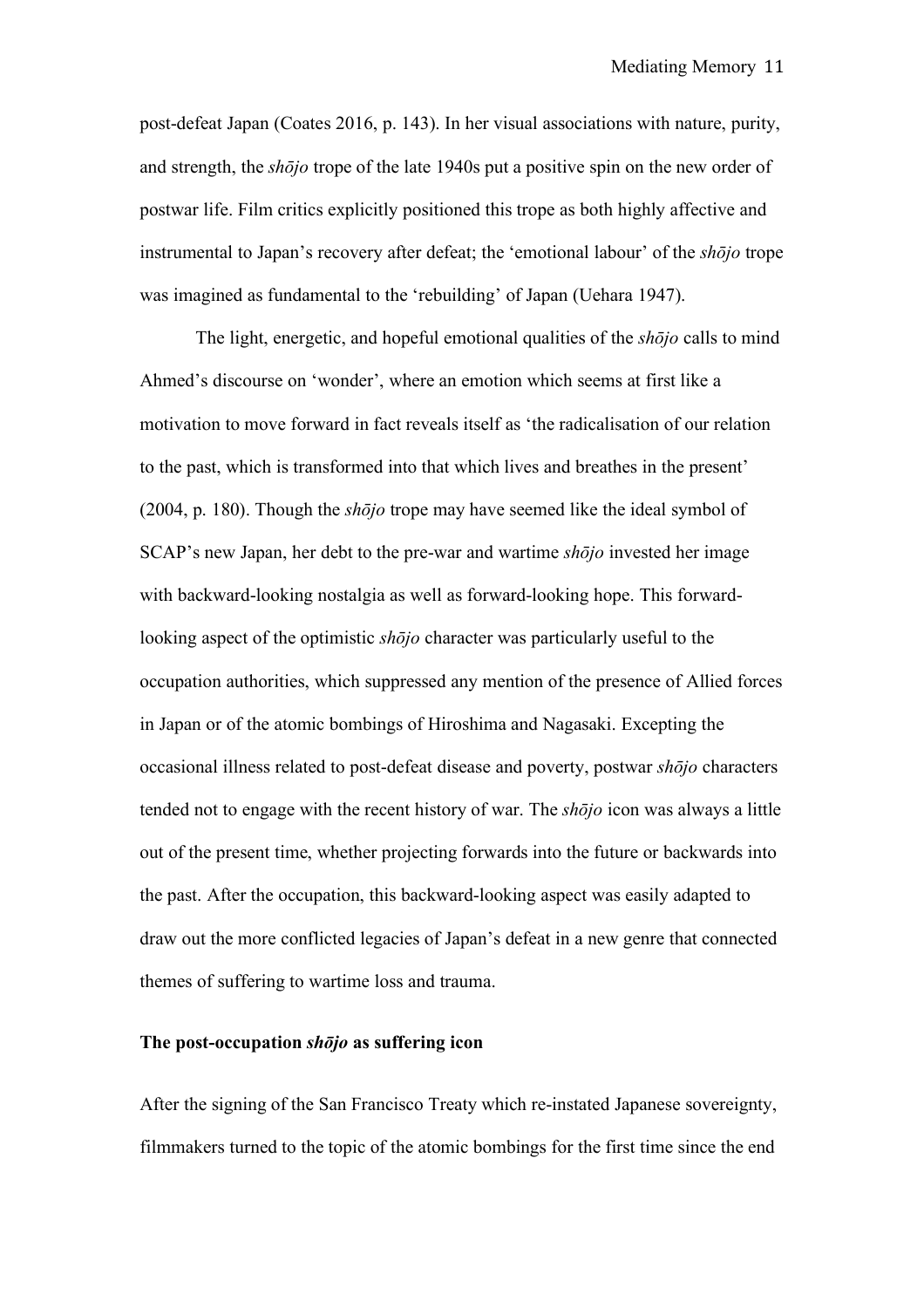of the war, repurposing the *shōjo* trope for a new genre of testimony cinema. The 'emotional labour' (Uehara 1947) of the *shōjo* character became increasingly politicized in the early 1950s as the motif was incorporated into anti-nuclear narratives. Shindō Kaneto's *Children of the Bomb* (*Genbaku no ko*, 1952) and Kinoshita Keisuke's *Twenty Four Eyes* (*Nijūshi no hitome*, 1954) both focus on *shōjo* victims of the atomic bombings; the *shōjo* icon, already invested with connotations of purity and innocence, was used to add pathos to political critiques of war and nuclear attack.

Flashback scenes scattered throughout *Children of the Bomb* depict teacher Miss Ishikawa's memory of the day of the bombing in a narrative structure reminiscent of the disruptions common to traumatic memory. Shindō's flashback scenes mirror 'the repetitive intrusion of nightmares and reliving' which Cathy Caruth has understood as 'the absolute inability of the mind to avoid an unpleasurable event that has not been given psychic meaning in any way' (1995, p. 59). In Caruth's reading of Freud's work on trauma, the repetitive re-living of a traumatic experience in the imaginative or dream lives of the trauma sufferer constructs a space in which to understand the event and the sufferer's own survival (1996, p. 59). Caruth extrapolates from Freud's suggestion that traumatic repetition 'defines the shape of individual lives' (Caruth 1996: 59) to argue that repetitive references to trauma in literary productions likewise define the shape of the final product. I suggest that similar repetitive structures in film not only reflect the repetitive patterns experienced by the trauma sufferer but also posit the film text as an imaginative space within which some organizational meaning can be made of the trauma of defeat and occupation.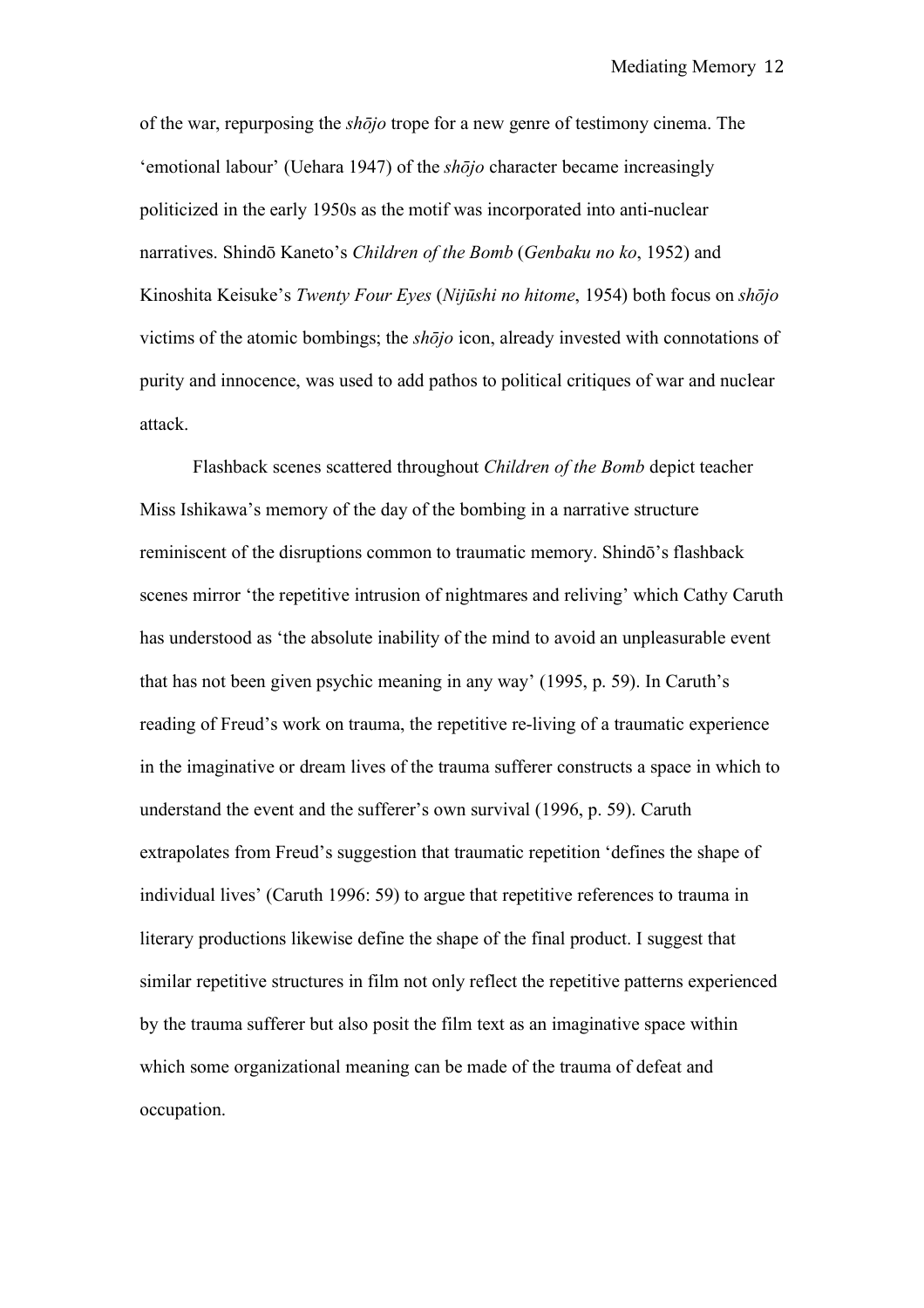In Shindō's post-occupation testimony film, these flashback scenes are intercut with documentary-style footage of groups soon to be injured by the atom bomb as multiple clocks tick down to the event. The longest sequence in this montage depicts girls standing in rows in a school playground just as the bomb strikes; they reappear nude and bleeding in a later shot. The first shot of this sequence is angled downwards in a wide framing of the rows of schoolgirls (figure 1). The wide camera angle indicates their large number, while its positioning is close enough to depict the individual expressions on the faces of the girls in the foreground. The downward angle diminishes their stature, reminding the viewer that these girls are still children, as does their costuming in Japan's iconic school uniform. These components in the shots leading up to the bombing encourage the viewer to reflect on the number of individual lives affected, and the innocence and vulnerability of the young victims.

This style of filming encourages the viewer to see the *shōjo* characters as close and similar to the viewer, enhancing our sympathy for their suffering. We are invited to extrapolate the imminent suffering onscreen to our own experience, or potential experience; as the *shōjo* is such a familiar trope, positioned in such an intimate way, we consider her vulnerability and future suffering as an event we could experience ourselves, or that someone close to us could experience. As Ahmed argues, responding to the call to be moved by the image of a child's suffering also allows the viewer to distance oneself from undesirable elements such as the causes, or causers, of such suffering.

To be moved by the suffering of some others (the 'deserving' poor, the innocent child, the injured hero), is also to be elevated into a place that remains untouched by other others (whose suffering cannot be converted into my sympathy or admiration).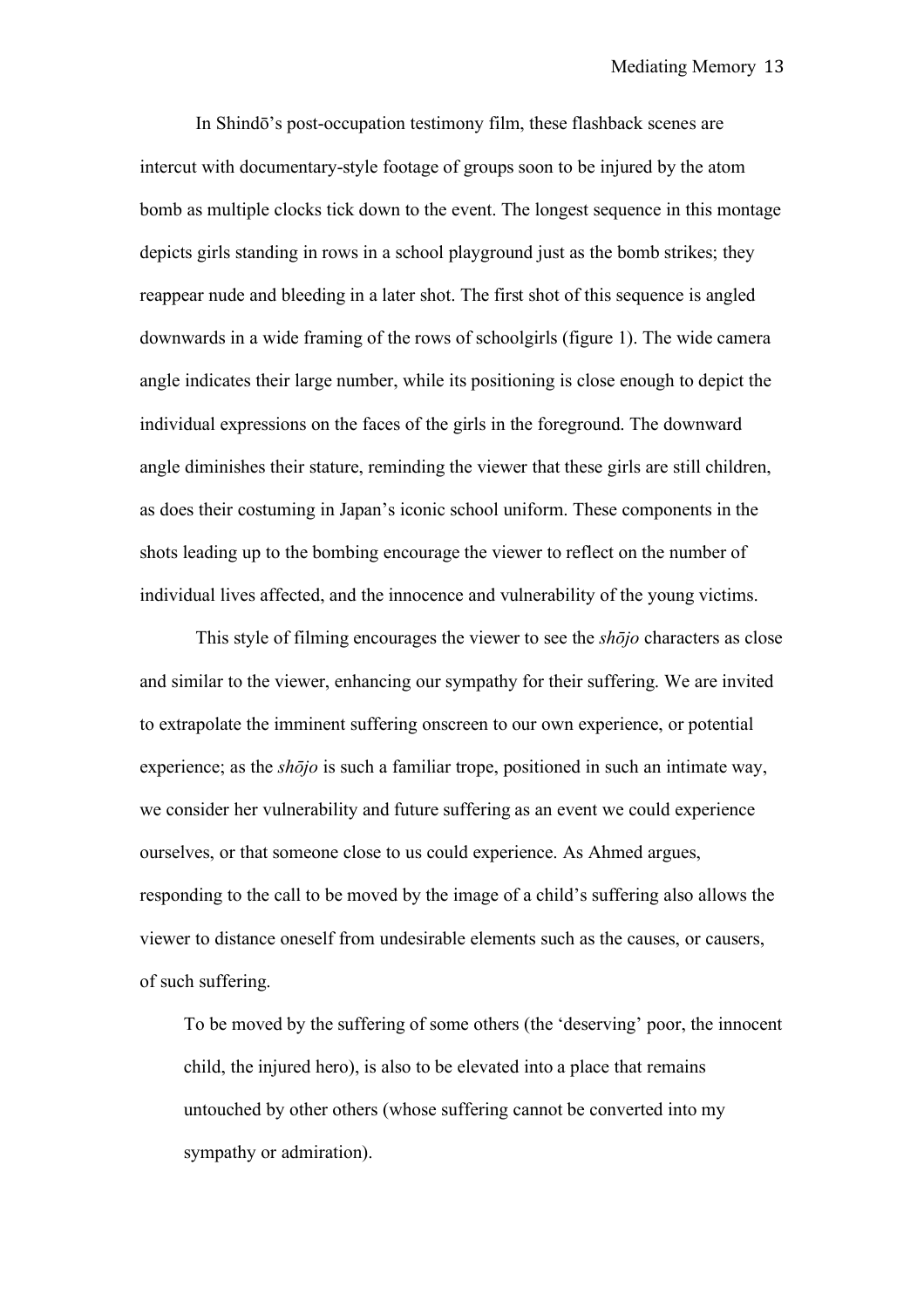#### (Ahmed 2004, p. 192)

In defeated Japan, those whose suffering could not be converted into sympathy or admiration included 'the injured hero' who could not be hailed as heroic in the face of Japan's total defeat. As the economy collapsed and the peerage was dismantled, the poor (deserving or otherwise) made up almost the whole population of Japan. As a result, the child, and particularly the female child, became the suffering other which moved viewers. In being moved, viewers could also become distanced from the 'other others' – the war criminals on trial at the War Crimes Tribunals and the American soldiers who caused the child's suffering by dropping the atomic bomb.

Ahmed also notes that being moved by the image of a suffering child transforms 'the threat of difference into the promise or hope of likeness. That child *could be* mine; his pain is universalized through the imagined loss of *any* child as a loss that could be my loss' (2004, p. 192). This kind of rhetoric, playing on the idea that the victim of a future atomic attack could be you or someone close to you, was a central aspect of early anti-nuclear discourse in Japan, and often focused on gendered concepts of kinship. Mothers' activist groups in particular articulated anti-nuclear sentiment in relation to the potential for harm to their daughters and young children. In this way, the repetitive trope of the *shōjo* on film generated an affective resonance that came to inform the slogans and sentiments of anti-nuclear protest.

The intimate and hopeful affect of the occupation-era *shōjo* trope was subverted in the early 1950s to communicate anti-nuclear sentiments which emphasised the danger nuclear weaponry posed to the young and vulnerable, to people like us, and to future generations. Returning to Ahmed's description of affective economies as spaces or moments in which emotions are exchanged and recycled, we can see the *shōjo* trope as symbolic of a particular affective economy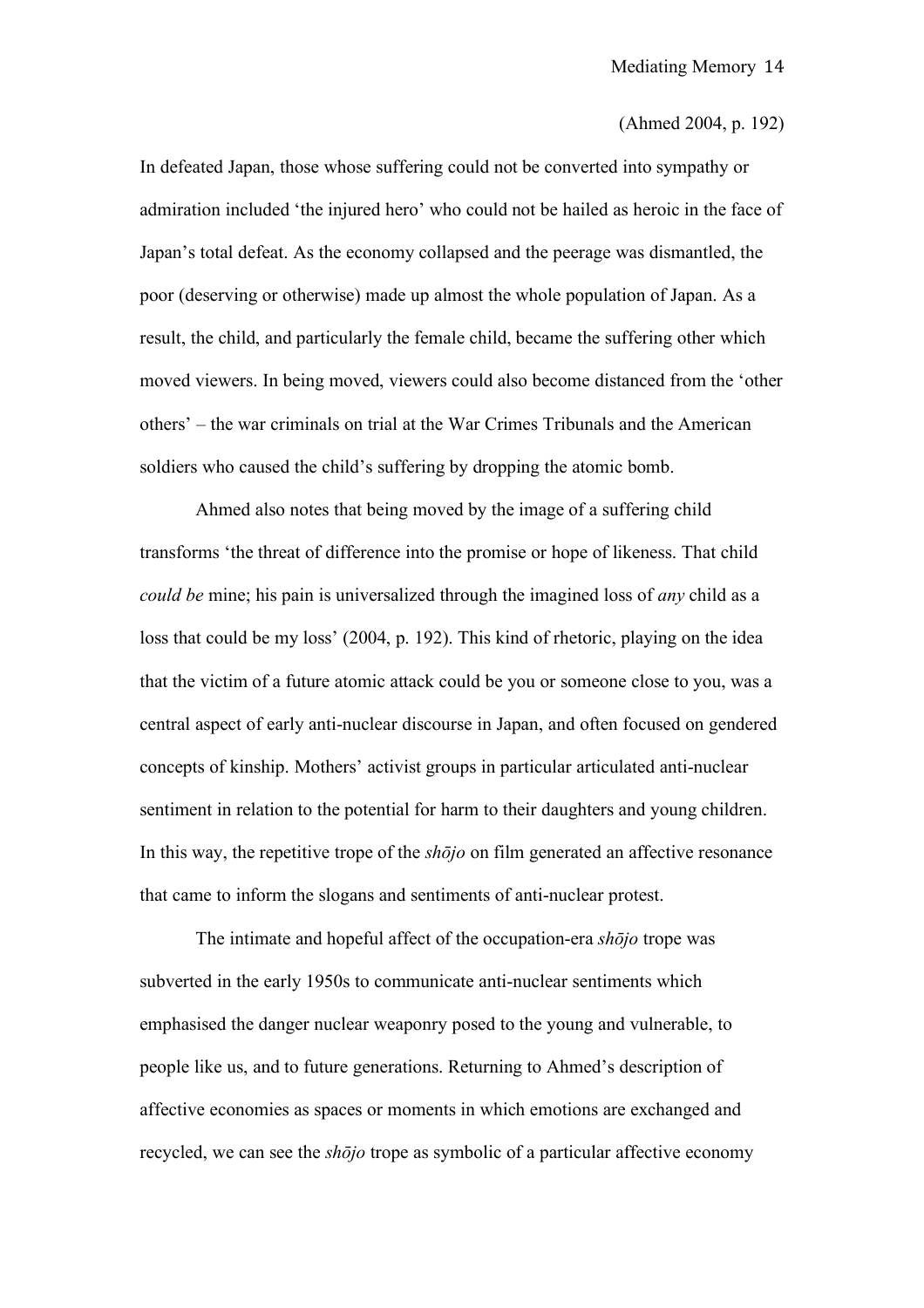growing around Japan's war memories. Conflicting emotions related to the recent war circulated through the *shōjo* image on film and in popular media, and continued to generate the *shōjo* icon and repeat her association with youth, hope, and suffering.

These early post-occupation films were explicitly created to convince audiences of the folly of future wars; *Children of the Bomb* was shown in school classrooms, and elderly film fans today often cite these anti-nuclear films as among their first memories of being taken to the cinema by teachers or family members. The larger argument about the futility of war in which these anti-nuclear films participated was aimed at the next generation of Japanese citizens. The rapid popularization of Article nine of the 1947 constitution, which renounced war and the state's right to 'belligerence' had resulted in a grass-roots drive to educate the young in pacifist ideology. Left-leaning filmmakers cooperated with this movement, in part as a form of resistance to the US-led 'reverse course' policy, which had strongly advocated that Japan re-arm from as early as 1947. The entangled relations of film production, political economy, and audience reception recycled the *shōjo* trope across public and private spaces. As producers attempted to harness her affective intensity for greater box office success, political figures for political ends, and audiences for enjoyable cinema experiences, the *shōjo*'s emotional value continued to grow and change.

The next shot in Shindō's atomic bombing sequence conveys how the same *shōjo* image could be re-constructed iconographically to generate a varied range of emotions. The camera is positioned at a low angle (figure 2), contrasting the wide shot of the group of girls described above. The viewer is thereby encouraged to look up at a single nude and injured girl as opposed to down. In contrast to the earlier shot of a group of potential victims, the camera now focuses on one representative girl; the foreshortening of the shot obscures her face, rendering her a kind of every-girl, or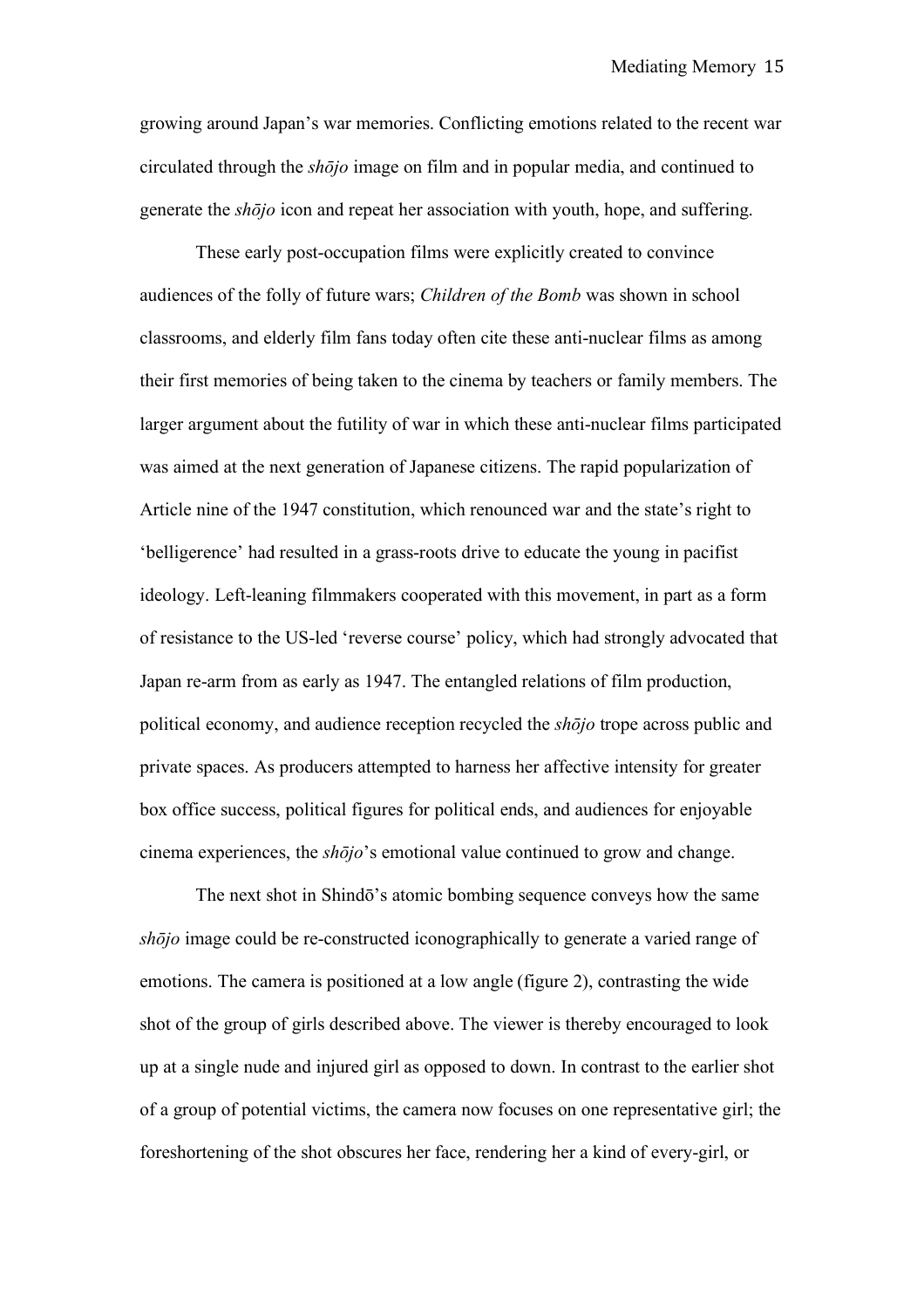every-victim. Her arms are thrown above her head, forming a triangular composition from the narrow base of her waist to the wide spread of her arms and hair flying in the wind. This pose positions the figure as heroic, even slightly devotional, echoing the poses of religious or political idols with outstretched arms signifying power or the capacity for care for the masses. In this way, the *shōjo* image could be iconographically re-adjusted to focus viewer affect alternately on the tragic waste of young vulnerable individual lives, or on the sublime beauty of the mass heroic sufferers whose experience is beyond the viewers' understanding. The same image is framed in different ways to alternately humanize or idolize the suffering *shōjo*.

These sublime sufferers were cast as oracles for peace, speaking almost from beyond the grave to a new generation of Japanese viewers. Their message was consistent; all war is folly, and their sacrifice was displayed in an effort to ensure that the Japanese never went to war again. A scene in which Miss Ishikawa visits a girl dying of radiation sickness further develops this canonization of the suffering *shōjo* to saintly proportions. Soft focus medium close-up shots of the dying girl lit with a single soft spotlight and dressed in white kimono under a smoothly wrapped white blanket emphasize both her purity and her blank-slate quality. Her closed eyes at the beginning of the scene underscore her function as iconic symbol rather than clearly defined character, as does the vague dialogue centring on her selfless hopes for a warfree future. We are explicitly invited to compare this *shōjo* to a saintly icon by the cut away shot to a Christian crucifix on the wall; the implication is clearly that *shōjo* victims of the atomic bombing have died for the sins of others, and so the general public might come to understand the futility of war. Shots of imploring expressions and praying hands align the suffering *shōjo* trope with elegiac expressions of loss and resignation; in literature, film, and even news coverage, young female victims of the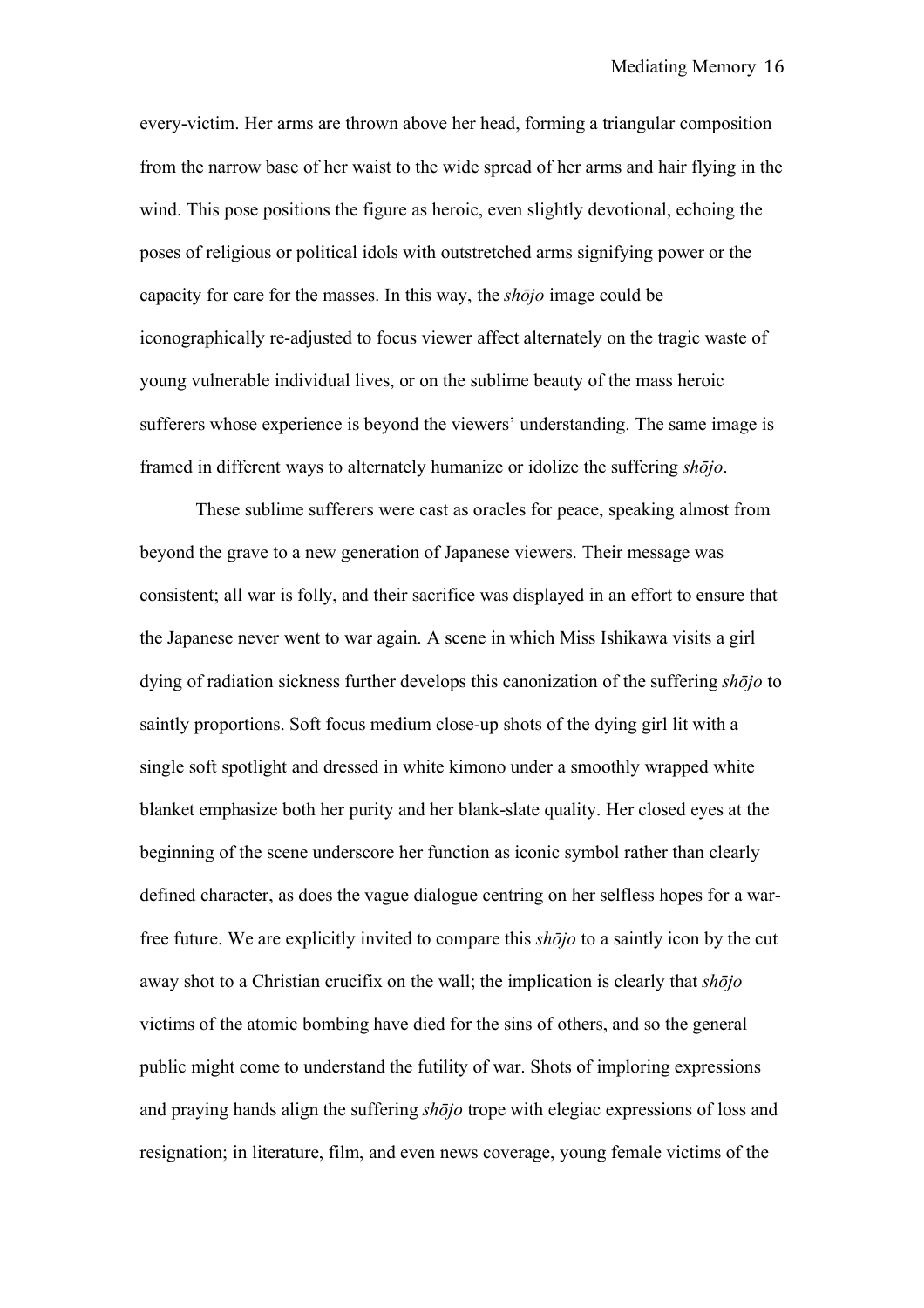atomic bombs repeatedly claimed that their suffering was worth it if only the weapon is never used again.

Filmmakers and activists aimed to impress the younger generations with the unimaginable horror of war, and at the same time position this horror as close and easily understandable. The everyday quality of the occupation-era *shōjo* trope intimates closeness, while channelling her optimism and forward-looking spirit into a dying wish for peace creates pathos. The weak bodies of the suffering *shōjo* of atomic cinema contrasted with the strong physicality of their occupation-era counterparts, producing a sense of waste and regret. However their brave spirits remained unwavering, substituting the goal of a non-nuclear future for the occupation-era's focus on gender equality. In this characterization, the unimaginable aspects of the horror of war become subsumed by the intimate affect of the beautifully suffering *shōjo*.

Given Japan's current re-armament and participation in global and domestic nuclear activities, the high aims of early postwar anti-war and anti-nuclear activism can reasonably be said to have suffered some setbacks, and cinema's role here seems significant. In relation to the televised mediation of recent attacks including the 2001 attack on the US World Trade Center, Allen Feldman argues that 'this screen experience was also a *screening off* of the actuality, by which I mean the visual displacement of the complex social suffering and unreconciled history expressed, mobilized, and created by the attack' (2005, p. 212). Can we say the same of cinematic representations of Japan's war, and of the nuclear attacks on Hiroshima and Nagasaki? And if so, what was the role of the *shōjo* trope in 'screening off' the complexities of suffering generated by the war and atomic bombings? In the second part of this paper, I argue that the impact of the continued repetition of the *shōjo* trope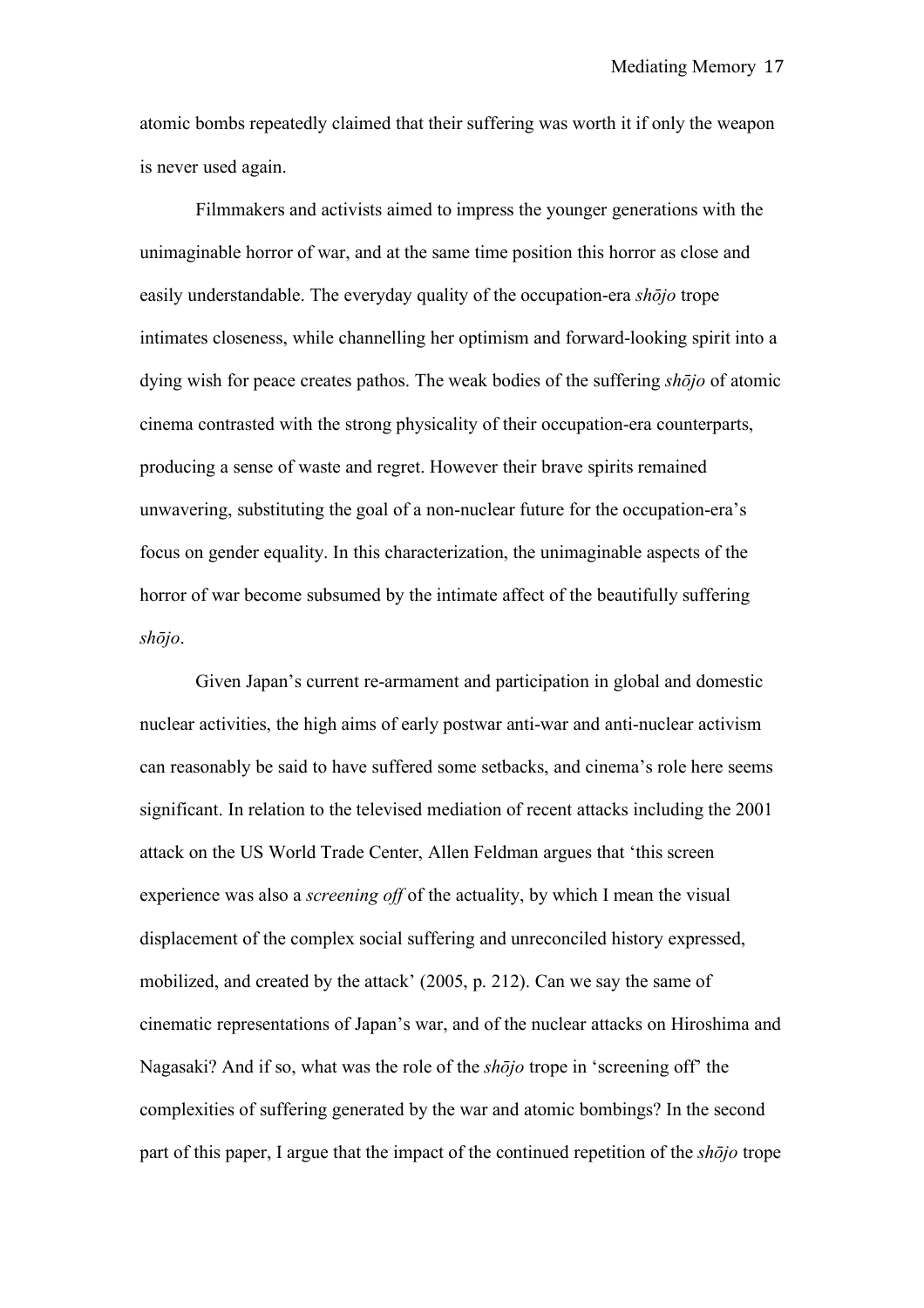in the mediated memorialization of nuclear threat and suffering was fourfold; encouraging passivity; situating the suffering of nuclear victims as static or past; collapsing wider Japanese war memories into the memorialization of the atomic bombings of Hiroshima and Nagasaki; and distancing the spectator from the *shōjo* icon by idealizing her suffering to the point of non- or post-human experience. First however, I will indicate how the persuasiveness of this trope drew even real life events into its circle of meaning-making, in the process eliding key details and individual aspects which damaged the anti-war and anti-nuclear movements.

## **Real life suffering** *shōjo*

This relationship between image and narration gives rise to iconic meaning, meaning that is related to its referent not through some direct or 'physical' connection but through similarity or family resemblance. Iconicity, then, does not attach itself to a concrete reality, but, rather, represents an abstract reality by using image as the key signifier of whichever generic condition it seeks to capture.

### (Chouliaraki 2006, p. 163)

The scenes of *shōjo* suffering described above predate the true story of Sasaki Sadako (1943-1955), who died of leukaemia after exposure to radiation in Hiroshima. Sadako's story captured the imagination of the nation, particularly her determination to fold one thousand *origami* paper cranes in accordance with the popular myth that this would grant a wish, in Sadako's case, the wish to live. Though Sadako died on October 25, 1955, after the release of both *Children of the Bomb* and *Twenty Four Eyes*, I suggest that the extensive media coverage and rapid immortalisation of Sadako's story in Japan's postwar anti-nuclear mythology was in part due to the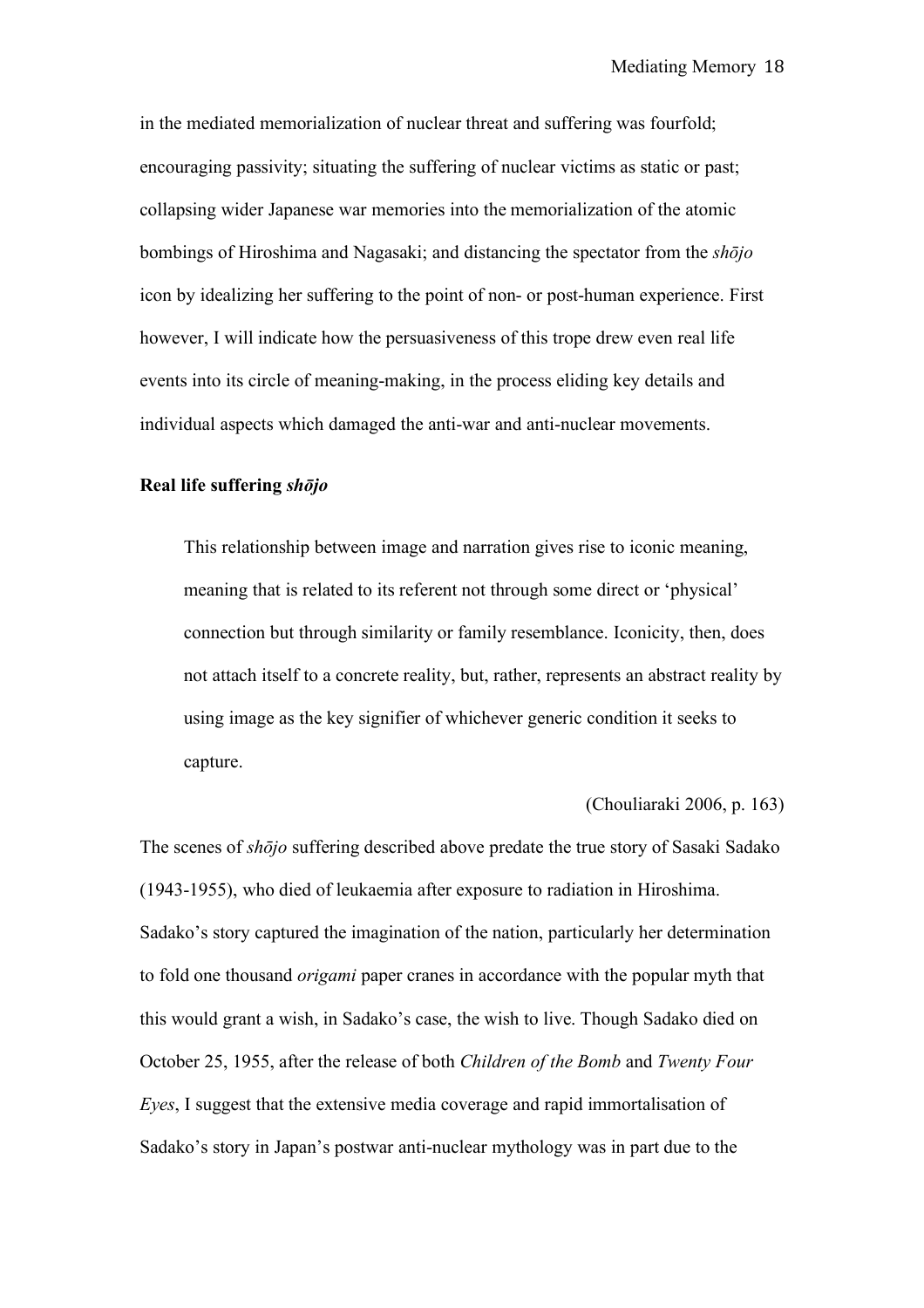association of *shōjo* purity with victimhood, cemented by popular texts such as Shindō and Kinoshita's films. The similarity of the images of Sadako circulated in the popular press to those of the suffering *shōjo* trope onscreen, and the narrative similarities of her story to those of popular cinema and literature created a kind of 'iconic meaning' as described by Chouliaraki above, in which Sadako's story blurred with the cinematic suffering *shōjo* trope to create a kind of uber-sign of nuclear and war-related suffering.

The iconic status of the repeated trope of the suffering *shōjo* not only allows for the motif to narrativize and help viewers make sense of events that have already occurred, but also draws future events into its persuasive format. Following Kember and Zylinska's understanding of the mediating quality of media as deeply complex and entrenched in everyday living, we can see Sadako's media popularity as a mode of absorption into the affective economy of the suffering *shōjo*. Discourse on Sadako's death has been noticeably purged of references to physical suffering which verge on the unpalatable, though her mother's published letters recount the extreme physical pain of symptoms of radiation poisoning, including swollen limbs and damaged skin (Sasaki 1958). Instead, the dominant image of Sadako today looks more like the saintly suffering *shōjo* of Shindō and Kinoshita's films, quietly expiring while praying for peace.

This aestheticization of real life suffering was common to the media treatment of *hibakusha*, or victims of exposure to nuclear radiation. The extremes of this tendency toward beautification are perhaps best exemplified by the 'Hiroshima maidens' or *Hiroshima otome*, twenty-five young women scarred by the atom bombing of the city and subsequently sponsored to travel to New York in 1955 to receive extensive plastic surgery. Accounts of the Hiroshima maidens' experiences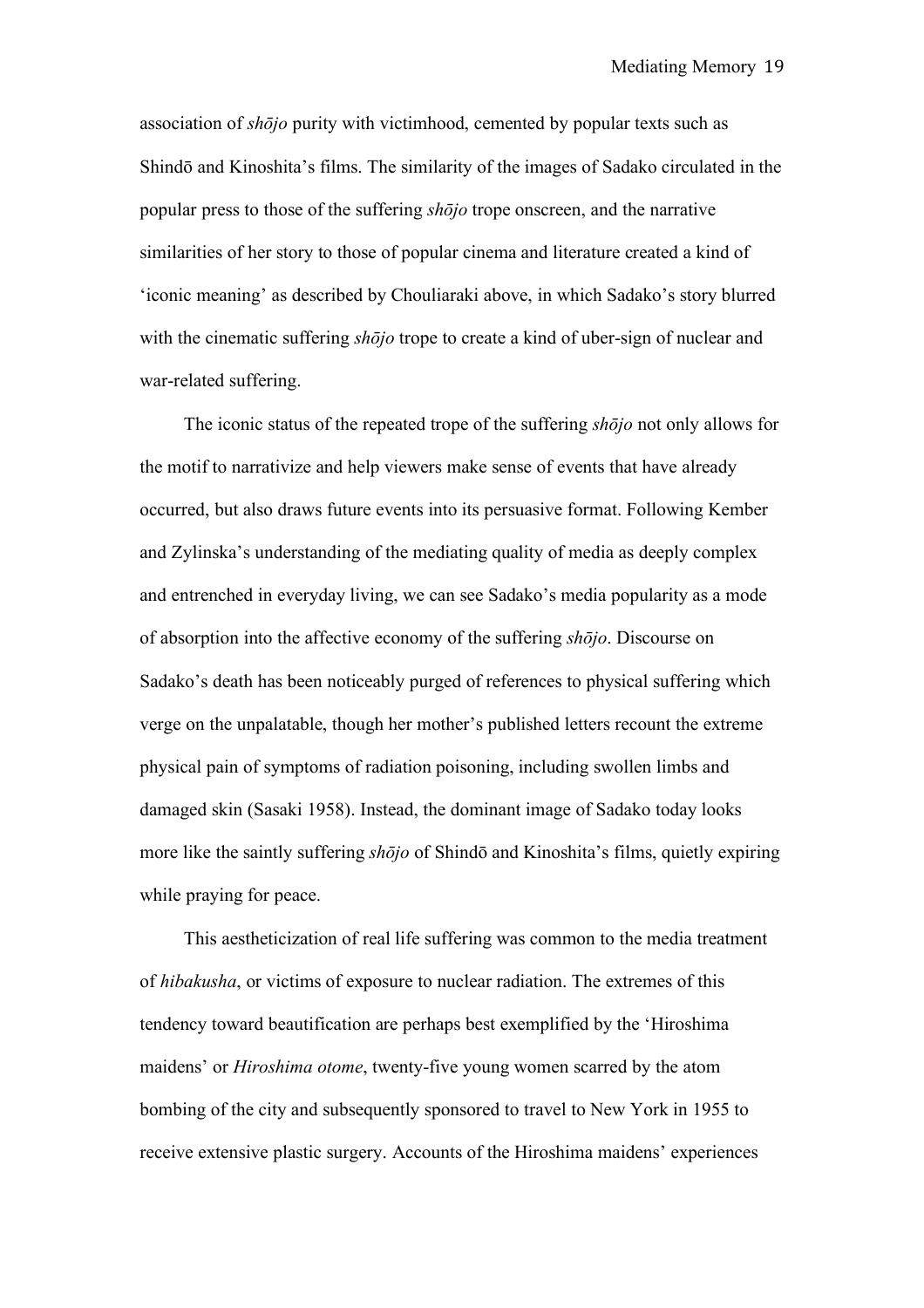emphasize their youth (most were schoolgirls at the time of the bombing), as well as the obstacles their scarred appearances created in terms of making marriage impossible, and even appearing in public traumatic (Jacobs 2010). This aspect of the Hiroshima maidens' suffering highlights the centrality of a certain type of physical appearance to the *shōjo* trope, as the purity and lightness associated with youth and femininity are visually indicated by exterior beauty ideals such as clear skin and symmetrical features. The desire to disguise the scars of war on the part of Japanese and American political agents alike indicates a desire to hide the consequences of wartime actions beneath a veneer of youth and hope. However, the very covering over of the scars of wartime suffering left its own marks on bodies and histories alike. Altered bodies bore the scars of such politically motivated interventions, and in the same way altered histories, both national and personal, sat awkwardly in the public sphere (Igarashi 2000, p. 14).

### **Sasaki Sadako and Japanese war memory**

From the mid 1950s, Sasaki Sadako became the poster girl for anti-war and antinuclear movements both at home and overseas. I have suggested that this is in part due to the convenient similarities between Sadako's short life story and the suffering *shōjo* trope of postwar film and literature. Like the *shōjo* characters of Shindō and Kinoshita's films, Sadako is associated with the childish purity of the traditional school uniform and with nature, in her association with birds. Public depictions of her messy death were similarly sanitized, and Sadako came to be iconographically represented as a clean, pure saint of the anti-nuclear movement. Sadako's real-life suffering has been conscripted as a form of 'emotional labour' (Uehara 1947) to persuade a global public of the dangers of atomic warfare, however the extreme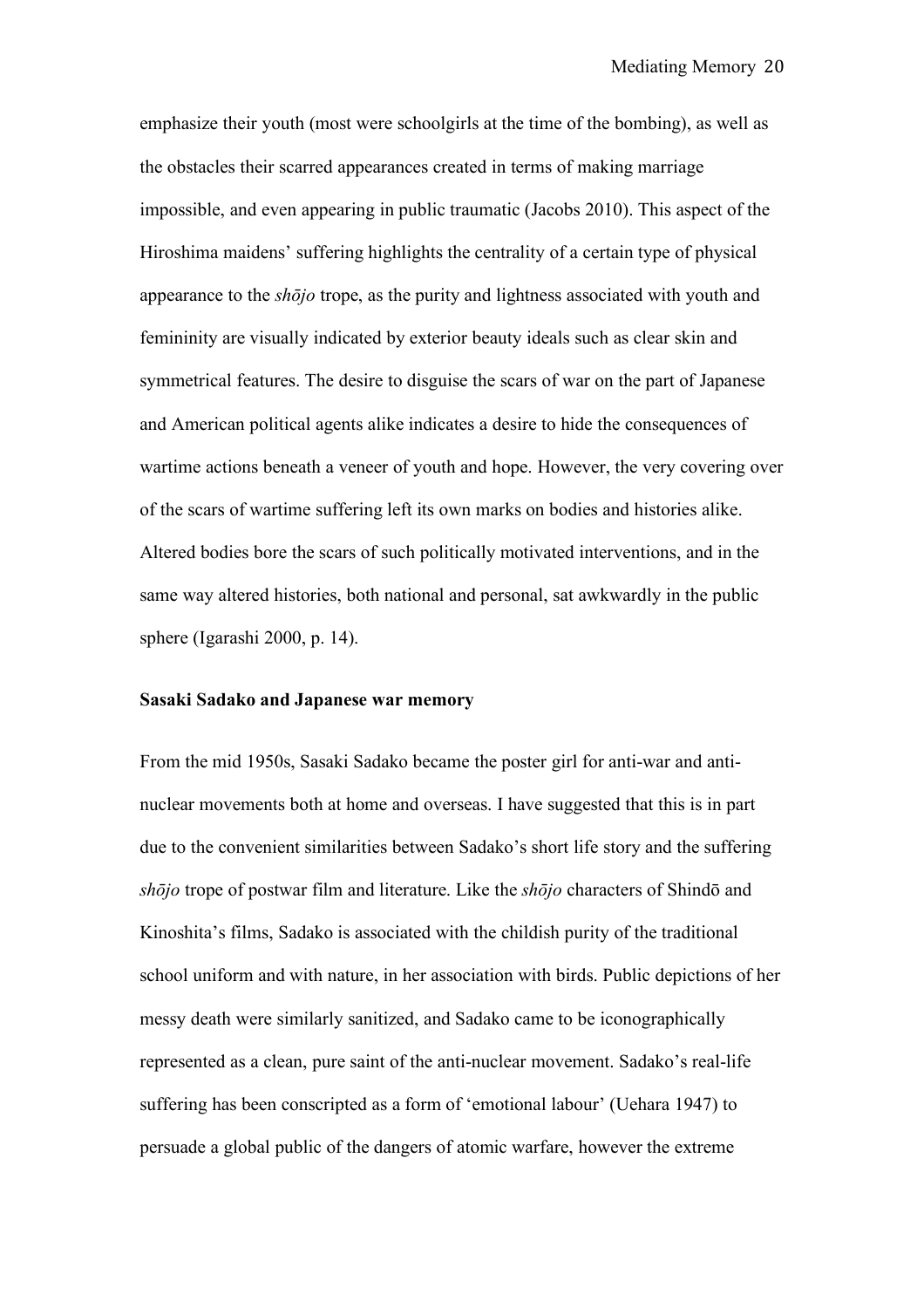aestheticization of her experience distances her from the realities of war and posits her instead as a saintly victim of larger forces.

The iconographic and narrative conflation of the real life Sadako with her onscreen predecessors was productive for the anti-nuclear movement, to the extent that building on popular cultural representations to create an icon that appealed to a sense of elegiac sadness and loss served the movement's emotive rhetoric. Just as the repetition of religious icons opens up an 'enunciative territory for the faithful' (Guattari 1996, p. 165), the repetitive *shōjo* motif opened up a space for emotional testimony against nuclear war, first in the imaginative space of the cinema, and later through real life examples. The repeated trope becomes a 'shifter' or 'scene changer' in Felix Guattari's account of the encounter between religious icon and worshipper (1996, p. 165); here, the intense repetition of the *shōjo* trope shifted the scene of nuclear protest from the cinema to the public space of the Hiroshima city war monument, where Sadako is memorialized.

However, there were losses as well as gains in this process. As Steven Shaviro argues, popular cinema, particularly the 'cinemas of excess' of which the anti-nuclear melodrama is a prime example, rarely encourages direct action. The cinema 'should rather be praised as a technology for intensifying and renewing experiences of passivity and abjection' (Shaviro 1993, p. 64). Aligning Sadako with the suffering *shōjo* of early 1950s cinema certainly underlined the abjection of the effects of atomic bomb radiation, but it also opened up space for a growing sense of passivity detrimental to the activist anti-nuclear agenda. In its passive affect, the sanitized and distant pathos of Sadako's representation undercut not only activist anti-nuclear momentum, but also the urgency of the anti-war sentiment enshrined in Japan's pacifist Constitution.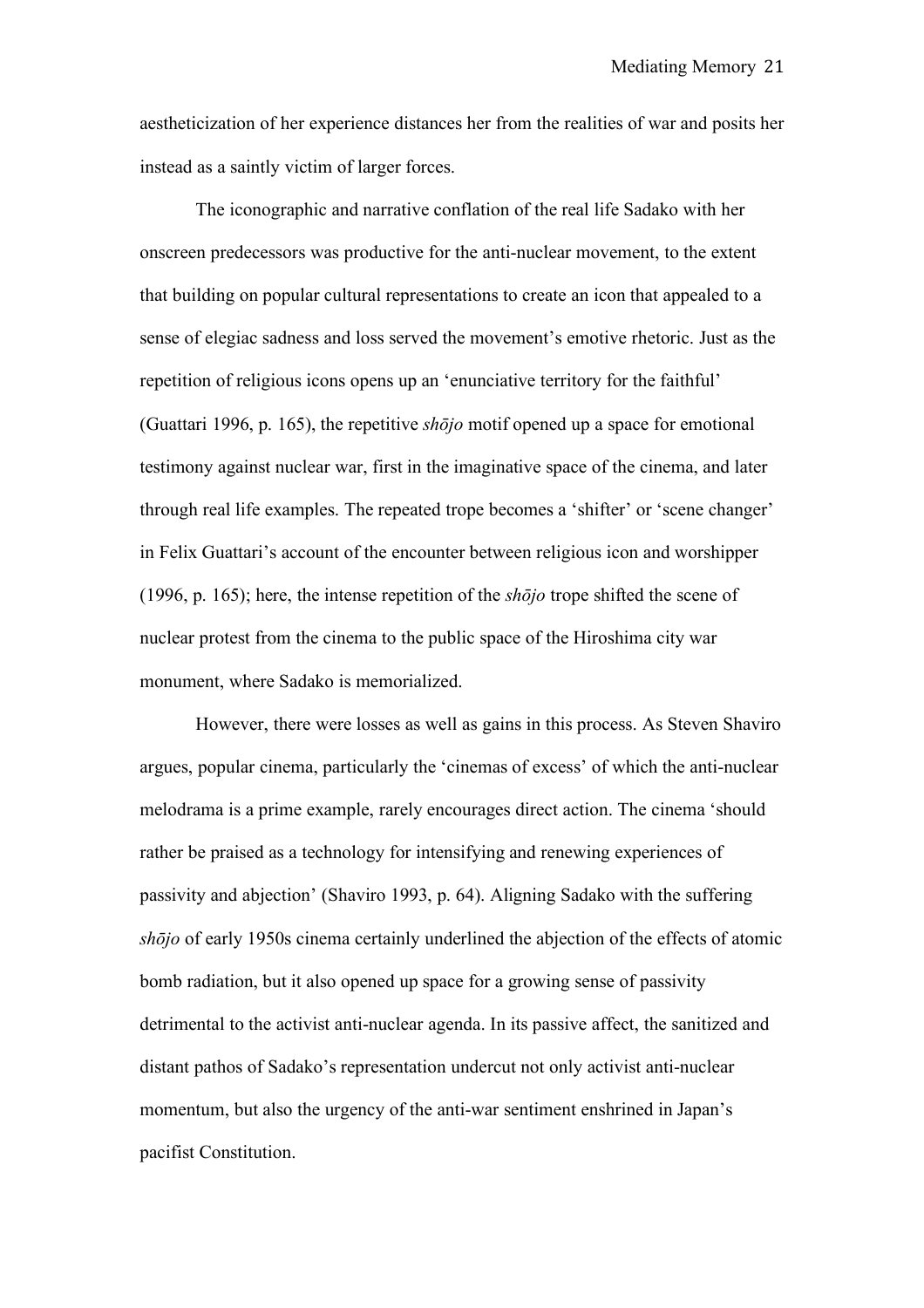The outpouring of sympathy from around the globe directed each August 6 to Sadako's memorial statue emphasises the victimhood of young non-combatant Japanese citizens rather than the history of Imperial Japanese aggression referenced in the Constitution. As Prime Minister Abe Shinzō moved to re-interpret Article nine to allow for future militarized action just one month after the annual 2015 Hiroshima memorial event which promises Sadako's statue 'never again', we have to question the impact of mediated memorialization on collective and popular memories of war trauma in Japan. Analysis of the repetitive *shōjo* trope suggests that the affective atmosphere around the icon encourages a sense of passivity in marking an elegiac and distant historical loss, rather than agitating for a nuclear or war-free future.

While the postwar Constitution was written and approved by Allied occupation personnel rather than Japanese citizens, the 'pacifist' Article nine has proved popular with the general public. In the immediate aftermath of defeat, many Japanese citizens advocated rigorous scrutiny of individual wartime conduct to understand how the nation could avoid the seductions of fascist militarism in future. However just as many were seduced by the affective pull of the 'victim complex' (Burch 1979, p. 326; Dower 1993, p. 276; Gluck 2010; Orr 2001, p. 3; Standish 2005, p. 190; Yoshimoto 1993, p. 108), predicated on the desire to identify with Asian victimhood rather than acknowledge Japan as a perpetrator of violence (Orr 2001, p. 175). This ideological commitment posited Japanese citizens as passive victims of their wartime government, positioned alongside victims of Japanese aggression in Taiwan, Korea, China, and Manchuria rather than as perpetrators of that suffering. In this context, the suffering *shōjo* trope presented an attractive opportunity to reformulate Japanese collective memories of wartime around themes of innocent suffering. These tropes accumulated heightened affect in their continuous repetition,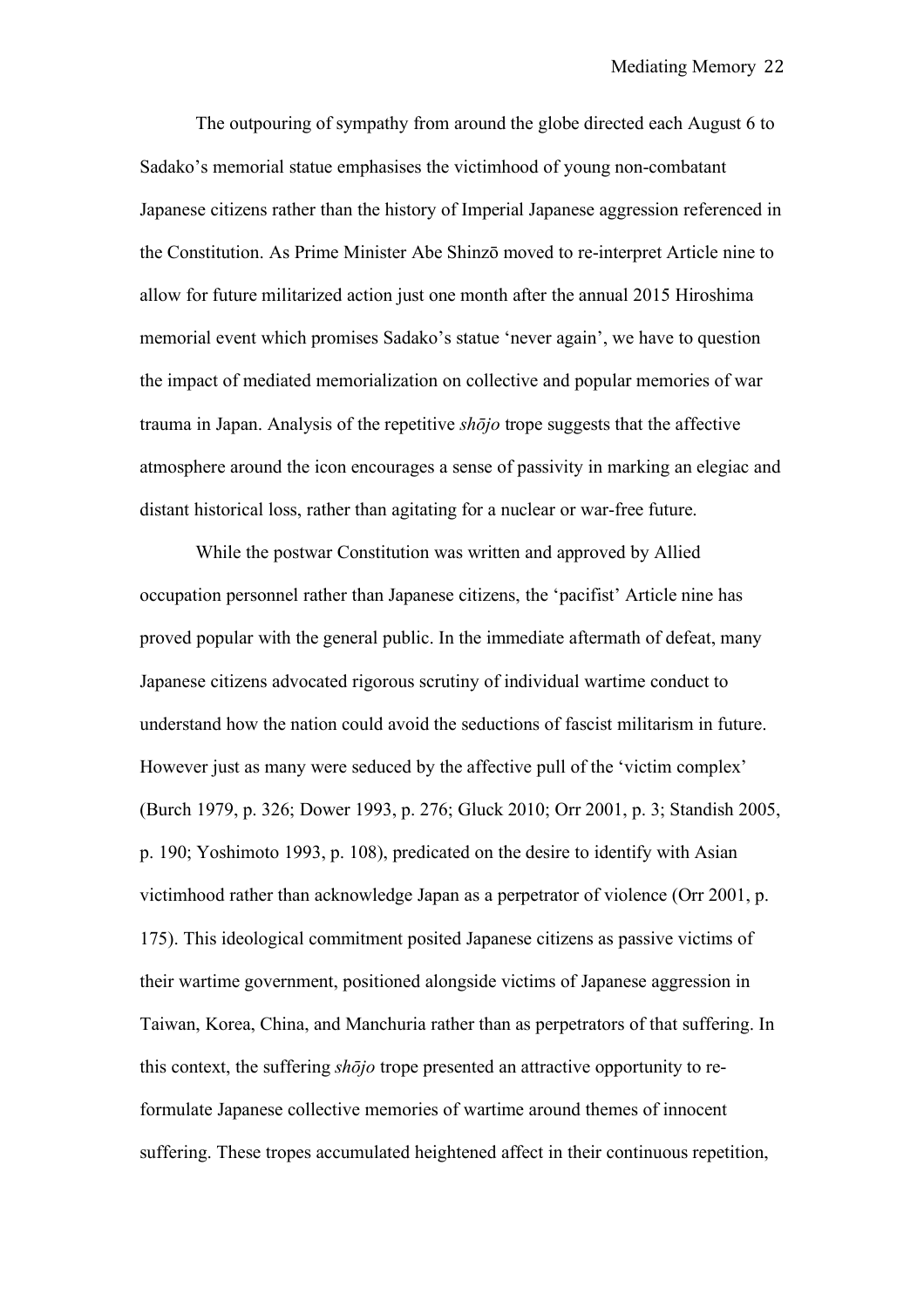at the same time intensifying the passivity experienced by Japanese citizens in the aftermath of defeat, as the nation was remodelled by the occupiers.

We can also see similarities between the impact of the media-influenced canonization of Sadako and those of contemporary media depictions of suffering on our own capacities to act in response to mediated danger or harm. As Lilie Chouliaraki argues, mediated suffering onscreen can distance the viewer from the suffering subject as much as engage our outrage or sympathies (2006). Chouliaraki cautions against the 'illusion that audiences participate in public life when they are simply, in Adorno's words, *regressing in listening* or watching' (2006, p.155), arguing that 'the very technological form of the medium 'sanitizes' reality, that is to say, it cuts real life off from its raw sensations, depriving mediated suffering of its compelling physicality and shifting the fact of suffering into pixel fiction' (2006, p. 155). In this account, the 'intervention of technology' through editing, soundtrack, repetition or tracking creates a sense of distance between the sufferer onscreen and the viewer (2006, p. 156). As the extremely aestheticized suffering of the *shōjo* characters of *Children of the Bomb* reached beyond the cinema into schoolrooms, this genre of feminized, aestheticized suffering bled out of the imaginative space of the cinema into the instructive space of the classroom. It is no surprise then that it spread to the instructive-performative space of the memorial site.

Sadako's memorial is therefore both the 'enunciative space' identified by Guattari, and a repressive space in which only one kind of enunciation is possible. While her iconicity harnesses the pre-existing pathos of earlier *hibakusha* narratives, the sanitizing and sanctifying of her image distances her from the everyday viewer, making it difficult to feel anything but distanced, passive, and 'correct' regret. If 'the agency of the spectator to engage in public speech about the suffering, then, depends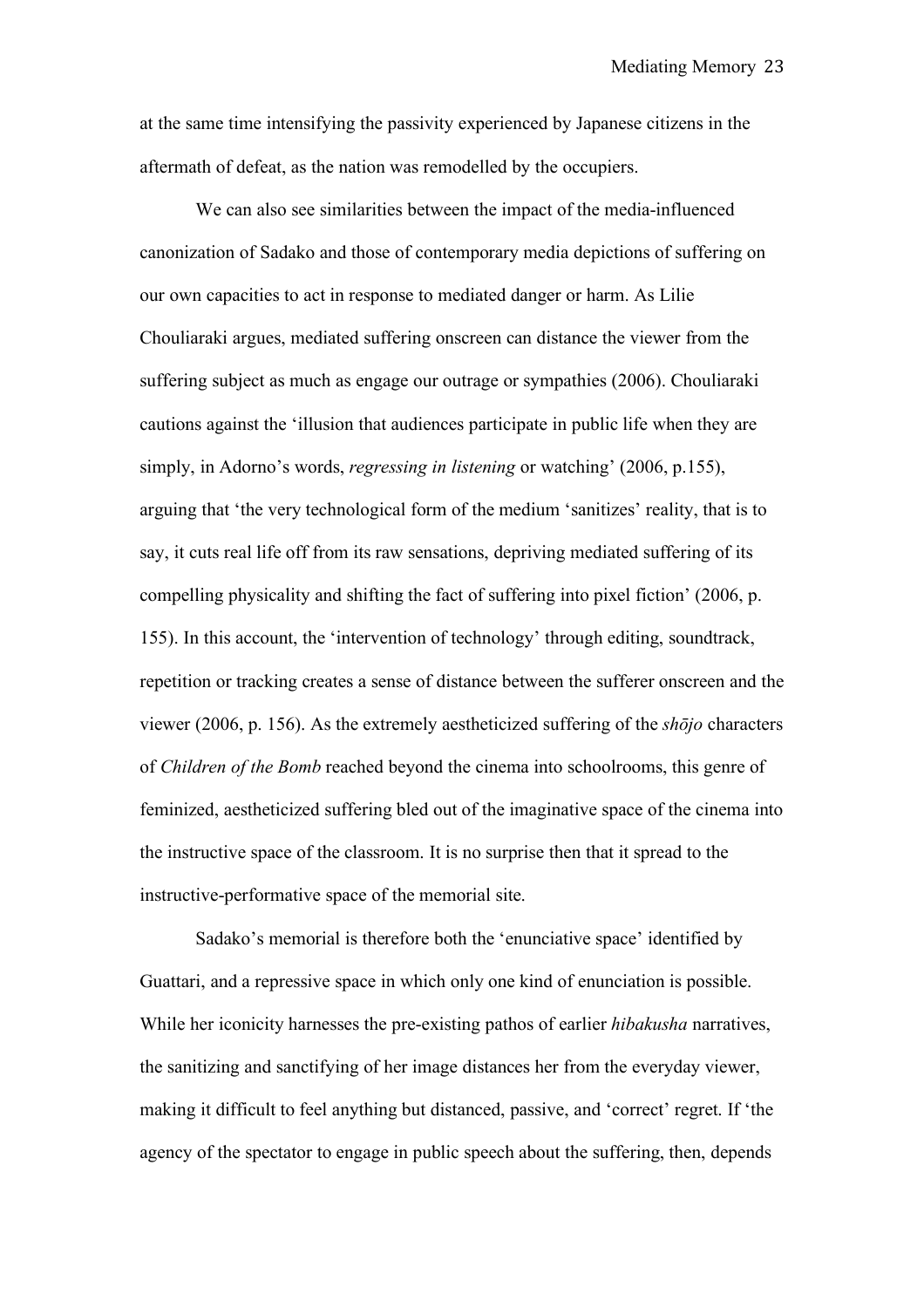upon the humanization of the sufferer' (Chouliaraki 2006, p. 169), Sadako's sanitized static image is not human enough to generate the productive outrage on which a dynamic anti-war or anti-nuclear movement can thrive.

In focusing on the loss and victimhood generated by the atomic bombings, the static pathos of Sadako's sanitised memorial substitutes for the nuanced and difficult realities of war guilt and atonement. Hiroshima and Nagasaki's very particular experiences became the 'presumed shared experiences' of Japan as a whole (Berlant 2008), despite the fact that each geographical area suffered particular traumas, for example; fire-bombing in Tokyo, guerrilla warfare in Okinawa, and the governmentimposed fire-breaking activities which destroyed the areas inhabited by social minorities in Kyoto. Made to stand in for an idealized version of the suffering of the nation as a whole, Sadako's traumatic experience is aestheticized and canonized, closed off. In this way, the attempt to make sense of atomic war and suffering through cinematic mediation freezes the suffering *shōjo* trope as a static representation of collective war memory.

Locating war memory in the idealized representation of one individual both flattens out the nuances of varying experiences of war trauma, and seals war memory in the past. Chouliaraki calls attention to the importance of 'space-time' in the mediation of suffering (2006, p. 168); while the occupation-era *shōjo* was explicitly situated in the present time of postwar Japan with references to the new Constitution and the challenges of implementing gender equality, the post-occupation suffering *shōjo* is retrospective, already out of time. As public discussion of the atom bombings of Hiroshima and Nagasaki in 1945 had been banned under occupation, filmmakers returning to the topic in 1952 were working in the genre of period film, to a certain extent. The awkward juxtaposition of a pressing timely issue with the time period,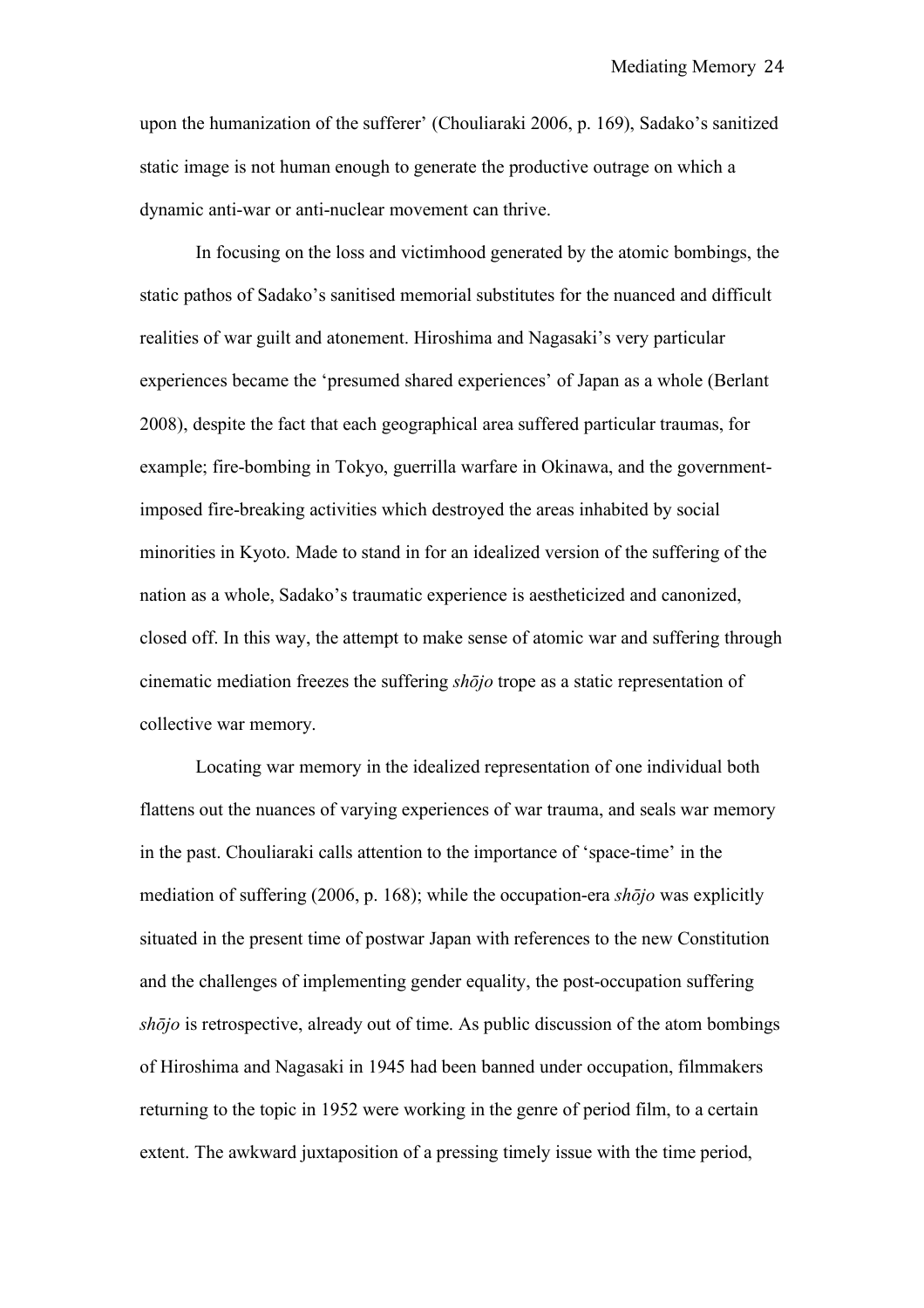costuming, and settings of almost a decade earlier posed challenges for the production of the kind of urgent anger for which the anti-nuclear movement called. As many antinuclear and anti-war films based their claim to authenticity on the use of original source materials such as memoirs, many films were structured around flashback narratives, often taken from the writings of authors already dead. In this sense, the suffering of the protagonists of anti-war and anti-nuclear cinema takes place in 'the time frame of a fait accompli' (Chouliaraki 2006, p. 168). This sense of danger and suffering already having past is exactly the kind of sentiment which allows Prime Minister Abe to attend Sadako's memorial one day and raise the question of remilitarization the next as though these actions are very separate things.

## **Anti-war and anti-nuclear protest in contemporary Japan**

Can we say that affect is ever really sealed off, or a memory ever fixed or frozen? By way of a coda I'd like to turn to one more familiar Sadako character to indicate how later re-mediations of the suffering *shōjo* chime with contemporary developments in a renewed anti-war and anti-nuclear movement in contemporary Japan. The famous *Ring* series, first a book, then a movie, and now a series of sequels and prequels complete with Hollywood remakes (*Ringu*, Nakata Hideo, 1998; *Ringu 2*, Nakata Hideo, 1999; *The Ring*, Gore Verbinski, 2002; *The Ring 2,* Nakata Hideo, 2005; *Rings*, F. Javier Gutiérrez, 2016), also features a pre-teen Sadako, dressed in white and associated with nature like the suffering *shōjo* of postwar Japanese cinema. Just as Sasaki Sadako became a physical testament to the destructive power of the atom bomb, the *Ring*'s Sadako is also a physical testament to violence, murdered by her father and buried in a well. But this Sadako doesn't stay buried; she returns in cyclical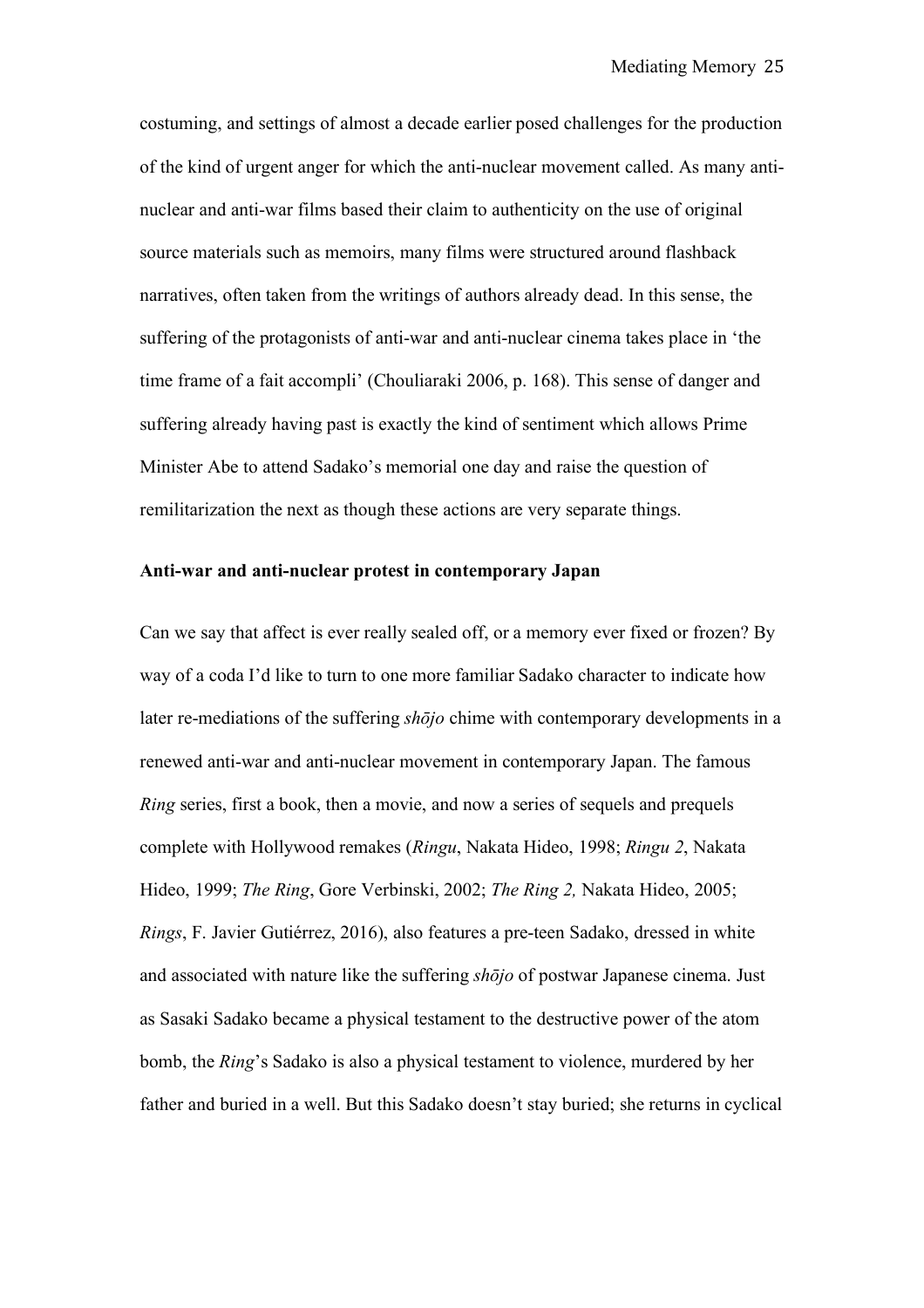patterns to force the next generation to acknowledge the violence that ended her life, and its subsequent cover-up.

This Sadako is re-mediatized, repetitively appearing through television and videotape, re-presenting scenes from her past which eventually urge the main characters to investigate. The cover-up perpetrated by the elder generation, in which we can read a reflection of Japan's buried war memories, is exposed by a new generation using newer and more immediately communicative media technologies; televisions, computer screens, and telephones. Like the suffering *shōjo* trope, the threat of which Sadako warns is always imminent; every screen and telephone threatens to envelop the protagonists in her cycle of endlessly deferred violence, and at another level, the kind of domestic violence to which she was originally victim also seems an ever-present threat behind the closed doors of an increasingly atomized society. Sadako's violence is directed explicitly at the young and vulnerable, in the same way that anti-nuclear mothers' groups articulate nuclear threat as particularly concerning for their children; characters who choose to investigate the circumstances in which Sadako was buried are motivated by the threat her repetitive re-appearances pose to the next generation and younger characters. While Sadako is re-mediatized in the genre of horror rather than melodrama, displacing elegiac sadness with fear and suspense, there is still space at the end of the narrative of the first film for the main character, speaking explicitly as a mother, to express sadness at the waste of Sadako's young life. And at the end of the film, the stone well in which Sadako was buried stubbornly remains standing, with the permanence of Sasaki Sadako's bronze and stone memorial.

In many ways then, the *Ring*'s Sadako echoes her precursors, both in her repetitive white clothed form and in her insistence that threat to life is ever imminent.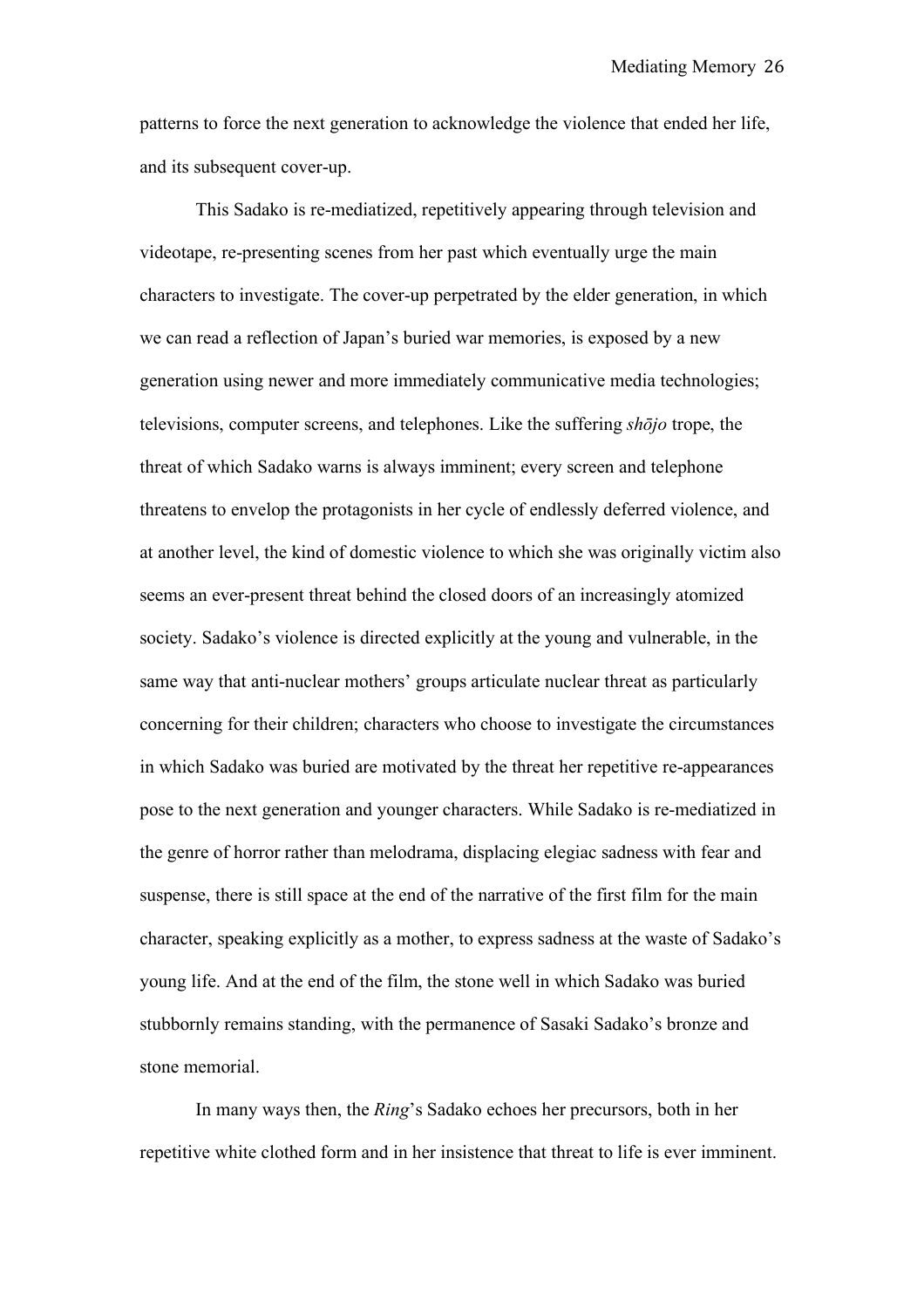This suffering *shōjo* has moved from the cinema screen and the classroom into the homes of a new generation however, menacing young people through the newer technologies of video and mobile telephones. In the internet age, Sadako's cyclical reappearances mirror the cyclical movements of digital technologies themselves, recycling content and imagery in ever-increasing spirals which flatten past and present events into echoes of one another. Sadako's interlocutors are also moving away from the classroom towards digital media, investigating online. In the same way, a growing number of students in Japan are becoming aware of the erasure of Japan's wartime history from the classroom through online information and activist communities. Many of this generation are now challenging Japan's static war memories using new technologies.

Outside the Japanese parliament in 2015 and 2016, a new generation of young people aim to force Prime Minister Abe to reconsider how Japan's heavily mediated wartime past will be memorialized in future, as they protest to protect the pacifist constitution. This is the youngest generation of political protesters Japan has seen since the anti-security treaty protests of the 1960s. Though media representations of Japan's wartime past have relied on the re-presentation of static affective tropes since the canonization of Sasaki Sadako in 1956, new media technologies, from television to the internet and social media, have begun to frame these tropes as a kind of coverup, displacing accounts of Japanese wartime conduct and beliefs with stories of personal domestic suffering. The 'presumed shared experience' of war trauma is being questioned by a new generation who believe that avoiding the history of Japanese Imperial expansion will increase the likelihood of future conflict.

Recycling activist phrases and imagery from earlier generations online and in their own short films shot on smartphones, Japan's younger generation demonstrate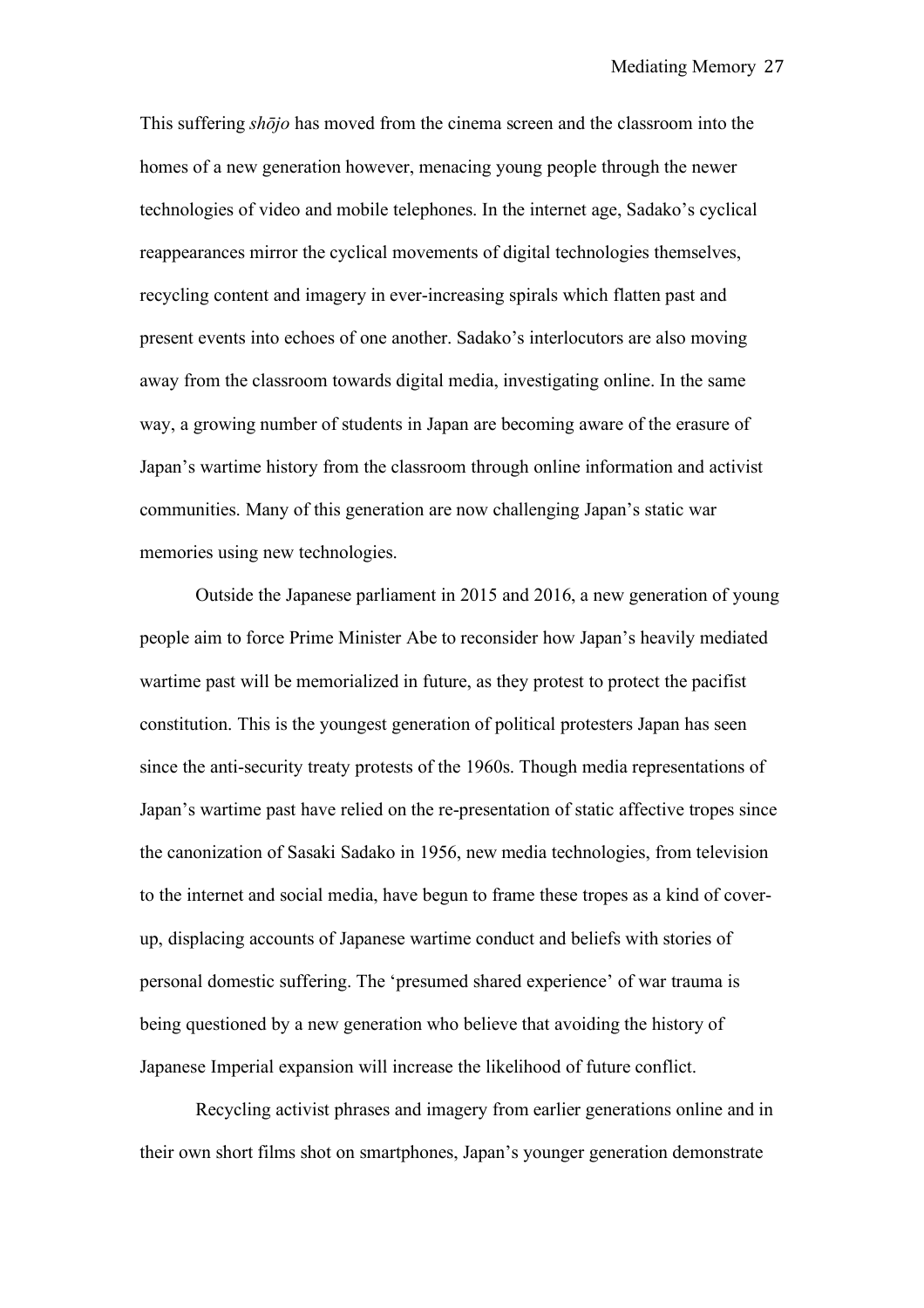an awareness that war memory is never fixed when the potential for war remains in the near future. Sasaki Sadako doesn't feature in their campaign visuals, which focus instead on groups of mixed-gender young people wearing high fashion and clutching the latest in mobile technologies. The BBC even covered a protest organized by the Students for Emergency Action for Liberal Democracy (SEALDS) with the headline 'To The Barricades in Designer Gear!' (Sunda 2015). This new generation of activists understand that productive outrage cannot be created by appeals to an aestheticized elegiac past, but that an urgent call for anti-war and anti-nuclear consciousness among the grassroots population is dependent on situating the issue very much in the here and now.

It has not been my intention in this paper to caution against repetitive motifs and their affective atmospheres as counter to the development of protest cultures and active citizenship. Rather, using an analysis of the *shōjo* motif to understand affect and mediation demonstrates that national sentiment can be produced through the repetition of iconic figures. The role of the *shōjo* icon changes as the context changes; she is out of time but invoked in timely issues. Her use value into the present day raises questions about the way that war stories are mediated for mass publics. Small changes or adjustments in the repeated icon, often created by socio-political or historical developments in the wider context, can open new pathways out of static spaces of memorialization, indicating that while placatory narratives of past suffering may dis-incentivize confrontation with the past, the same media can still impact positively on new movements for change. Remaining mindful of the de-escalation of urgency towards threat and suffering which is a potential outcome of a unified, saturated mediatization of war memory and trauma, the containment of a repetitive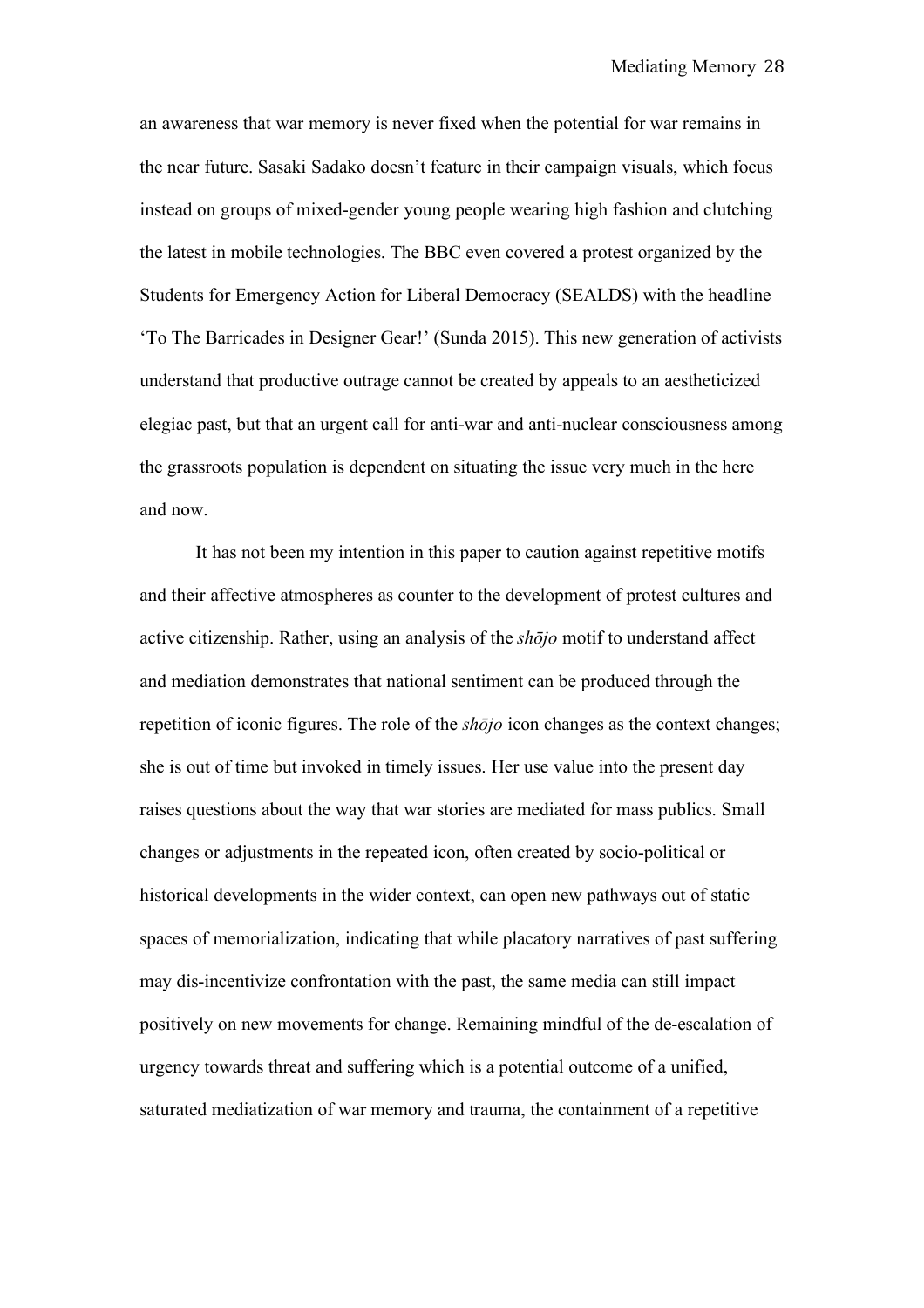motif within a proscriptive cycle also seems impossible where popular media continues to proliferate and vary in form through technological innovation.

## **Note on Contributor**

**Jennifer Coates** is an Assistant Professor at the Hakubi Center for Advanced Research, hosted by the Graduate Faculty of Letters at Kyoto University. She is the author of *Making Icons: Repetition and the Female Image in Japanese Cinema, 1945- 1964* (Hong Kong University Press, 2016). Her research has been published in the *Journal of Japanese and Korean Cinema* and *Media, War and Conflict*.

## **References**

Ahmed, S. (2004) *The Cultural Politics of Emotion*. London: Routledge.

Akiyama, K. (1968) 'Yakuza eiga wa sara ni manfukukan o ataeyo: eiga shūkan to narutakiizumu', *Eiga Geijutsu* vol. 16 no. 5 (May), pp. 64-65.

Aoyama, T. (2008) 'Dismembered but not disembodied: the girl's body in Yumeno Kyūsaku's stories', *Asian Studies Review* vol. 32, no. 3, pp. 307-321.

Burch, N. (1979) *To The Distant Observer: Form and Meaning in the Japanese Cinema*, London: Scolar Press.

Caruth, C. (1995) *Trauma: Explorations in Memory*, Baltimore; London: The John Hopkins University Press.

Caruth, C. (1996) *Unclaimed Experience: Trauma, Narrative and History,* Baltimore; London: The John Hopkins University Press.

Coates, J. (2016) *Making Icons: Repetition and the Female Image in Japanese Cinema, 1945-1964*, Hong Kong, Hong Kong University Press.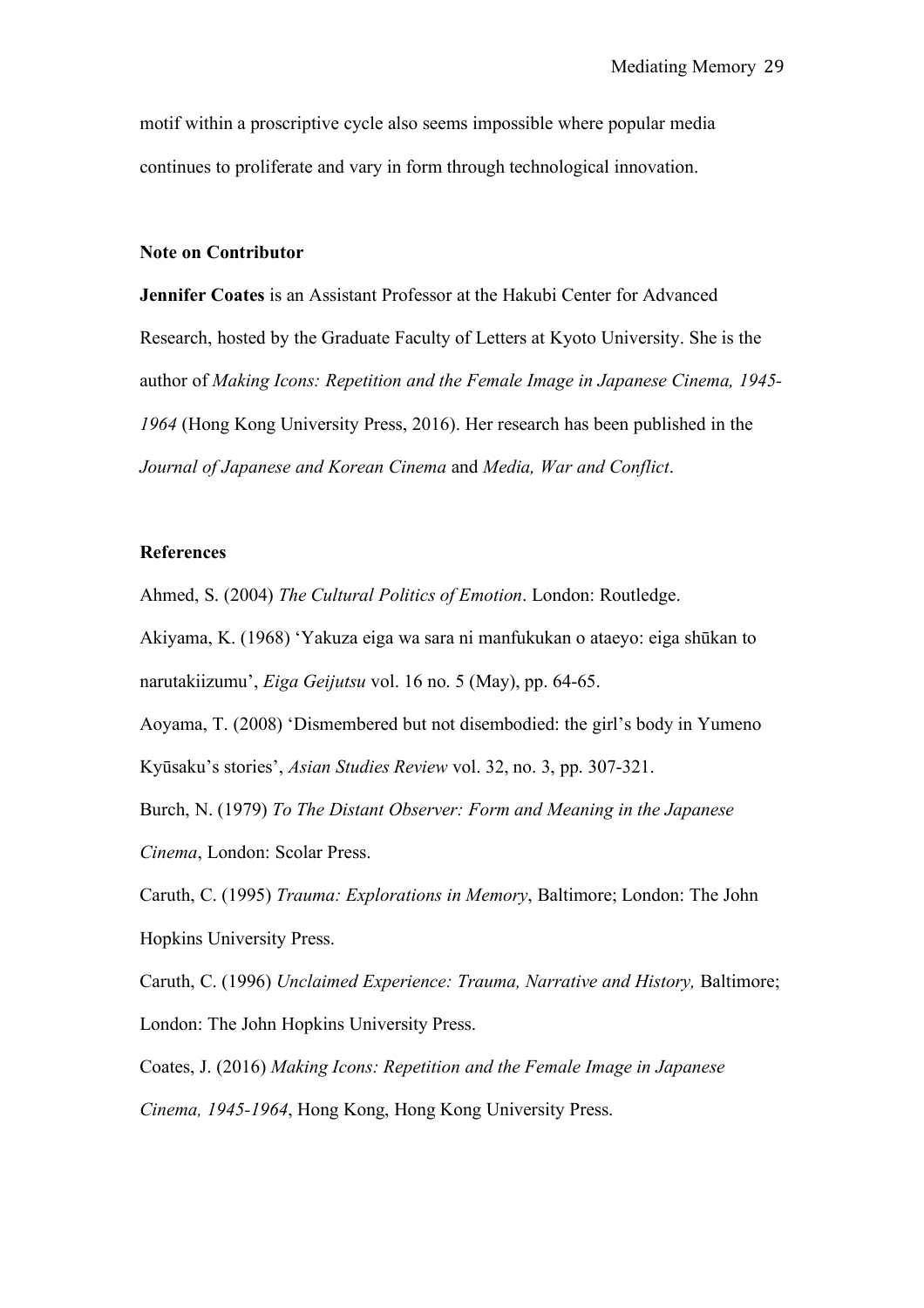Chouliaraki, L. (2006) 'Towards an analytics of mediation', *Critical Discourse Studies*, vol. 3, no. 2, pp. 153-178.

del Río, E. (2008) *Deleuze and the Cinemas of Performance: Powers of Affection*, Edinburgh, Edinburgh University Press.

Deleuze, G. (1994) *Difference and Repetition*, trans. Paul Patton, New York: Columbia University Press.

Deleuze, G and Guattari, F. (2003) *A Thousand Plateaus: Capitalism and Schizophrenia,* London; New York: Continuum.

Dower, J. (1993) *Japan in War and Peace*, New York: New Press.

Fujiki, H. (2013) *Making Personas: Transnational Film Stardom in Modern Japan*,

Cambridge, MA: Harvard University Asia Center; Harvard University Press.

Gluck, C. (2010) 'Doing Justice to the Past: War and the Politics of Memory'

Inaugural Lecture for the Centre for the International Politics of Conflict, Rights and Justice, SOAS, University of London.

Hansen, M. 2000. 'The Mass Production of the Senses: Classical Cinema as Vernacular Modernism', in *Reinventing Film Studies*, ed. Christine Gledhill and Linda Williams, pp. 332–50, London: Arnold.

High, P. (2003) *The Imperial Screen; Japanese Film Culture in the Fifteen Years* 

*War, 1931-1945*, Madison, Wisconsin: The University of Wisconsin Press.

Honda, M. (1982) *Ibunka Toshite no Kodomo*, Tokyo: Kinokuniya Shobō.

Igarashi, Y. (2000) *Bodies of Memory: Narratives of War in Postwar Japanese* 

*Culture 1945-1970*, Princeton; Oxford: Princeton University Press.

Jacobs, R. (2010) 'Reconstructing the perpetrator's soul by reconstructing the victim's body: the portrayal of the 'Hiroshima Maidens' by the mainstream media in